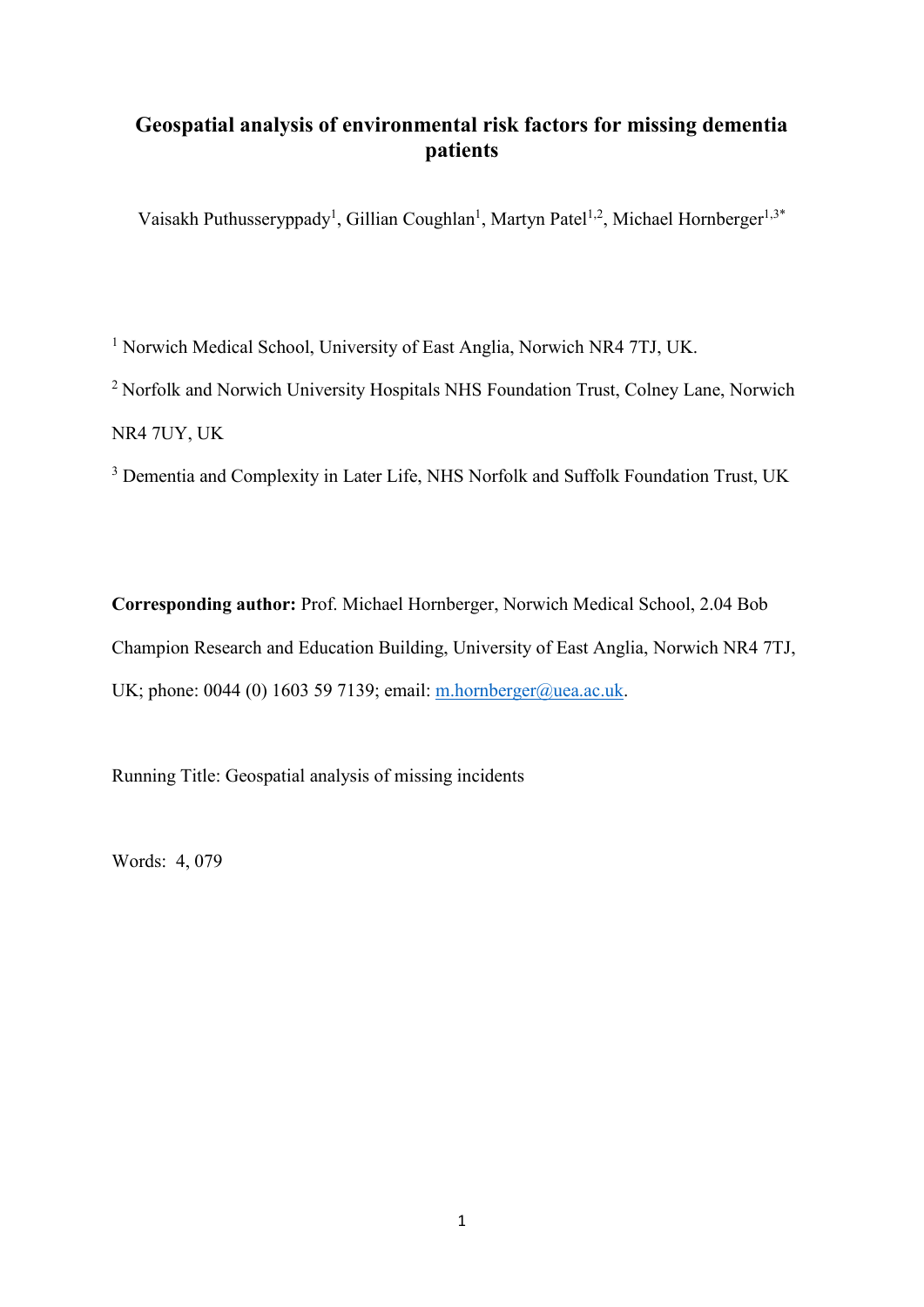#### **ABSTRACT**

**BACKGROUND:** Dementia-related missing incidents are highly prevalent but still poorly understood. This is particularly true for environmental/geospatial risk factors, which might contribute to these missing incidents.

**OBJECTIVE:** The study aimed to conduct a retrospective, observational analysis on a large sample of missing dementia patient case records provided by the police  $(n = 210)$ , covering dates from January 2014 to December 2017. In particular, we wanted to explore i) hotspot regions of missing incidents and ii) the relationship between outdoor landmark density and missing incidents.

**METHODS:** Global spatial autocorrelation (Moran's I) was used to identify the potential hotspot regions for missing incidents. Meanwhile, spatial buffer and regression modelling were used to determine the relationship between landmark density and missing incidents.

**RESULTS:** Our demographics measures replicated and extended previous studies of dementia-related missing incidents. Meanwhile, no hotspot regions for missing incidents were identified, whilst higher outdoor landmark density lead to increased missing incidents.

**CONCLUSION:** Our results highlight that missing incidents do not occur in isolated hotspots of regions but instead are endemic in patients regardless of location. Higher landmark density emerges as a significant geospatial factor for missing incidents in dementia, which crucially informs future safeguarding/intervention studies.

*Keywords:* Dementia, Spatial navigation, Spatial analysis, Risk factors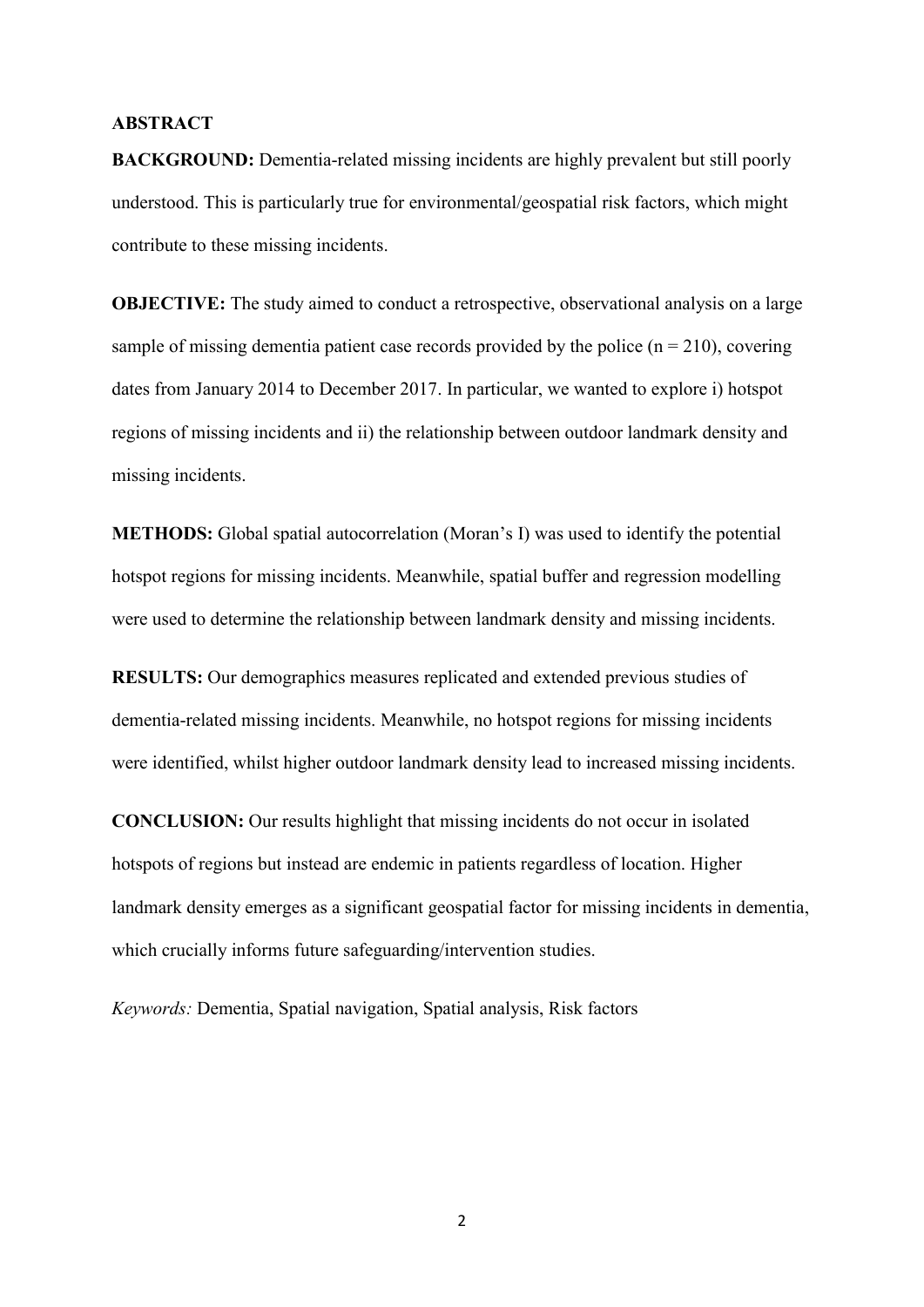#### **1. Introduction**

A dementia-related missing incident is defined as an instance where a patient is not at an expected location, and when their whereabouts are unknown to the carer [4]. Up to 70% of dementia patients experience at least one missing incident, with an estimated 40,000 patients going missing for the first time in the UK every year [5]. Moreover, some patients are also at risk for getting lost multiple times [6,7]. These missing incidents most commonly occur when the dementia patient is temporarily unsupervised, such as when they perform a routine activity (eg. Walking in the neighbourhood) or even during the night when the carer is sleeping [8,9].

Dementia-related missing incidents have been suggested to be a symptom that is more prominently seen in Alzheimer's Disease (AD) as opposed to other dementia types [1,2], and stem from fundamental deficits to the spatial navigational abilities caused by the AD neuropathology in patients. In particular, pathology induced alterations to the medial temporal and parietal lobe structures result in impairments to the two main navigation strategies – egocentric (body-based) and allocentric (map-based) navigation respectively, as well as the interaction between the two [3]. Indeed, these impairments play a key role in contributing to patients feeling spatially disoriented and as such, getting lost in the community. The occurrence of missing incidents negatively impacts patients by increasing their chances of institutionalization, reducing their sense of autonomy, and in worst case scenarios lead to harm or death [7,10]. It also significantly increases patients' carers/families stress and triggers the increasing involvement of law enforcement (i.e., police) as well as community search resources [9,11–13].

Despite missing incidents being such a prevalent problem, the exact nature and category of the most important factors contributing to these incidents are still poorly understood. To date, most studies have focused on contextual, situational, and neurocognitive factors contributing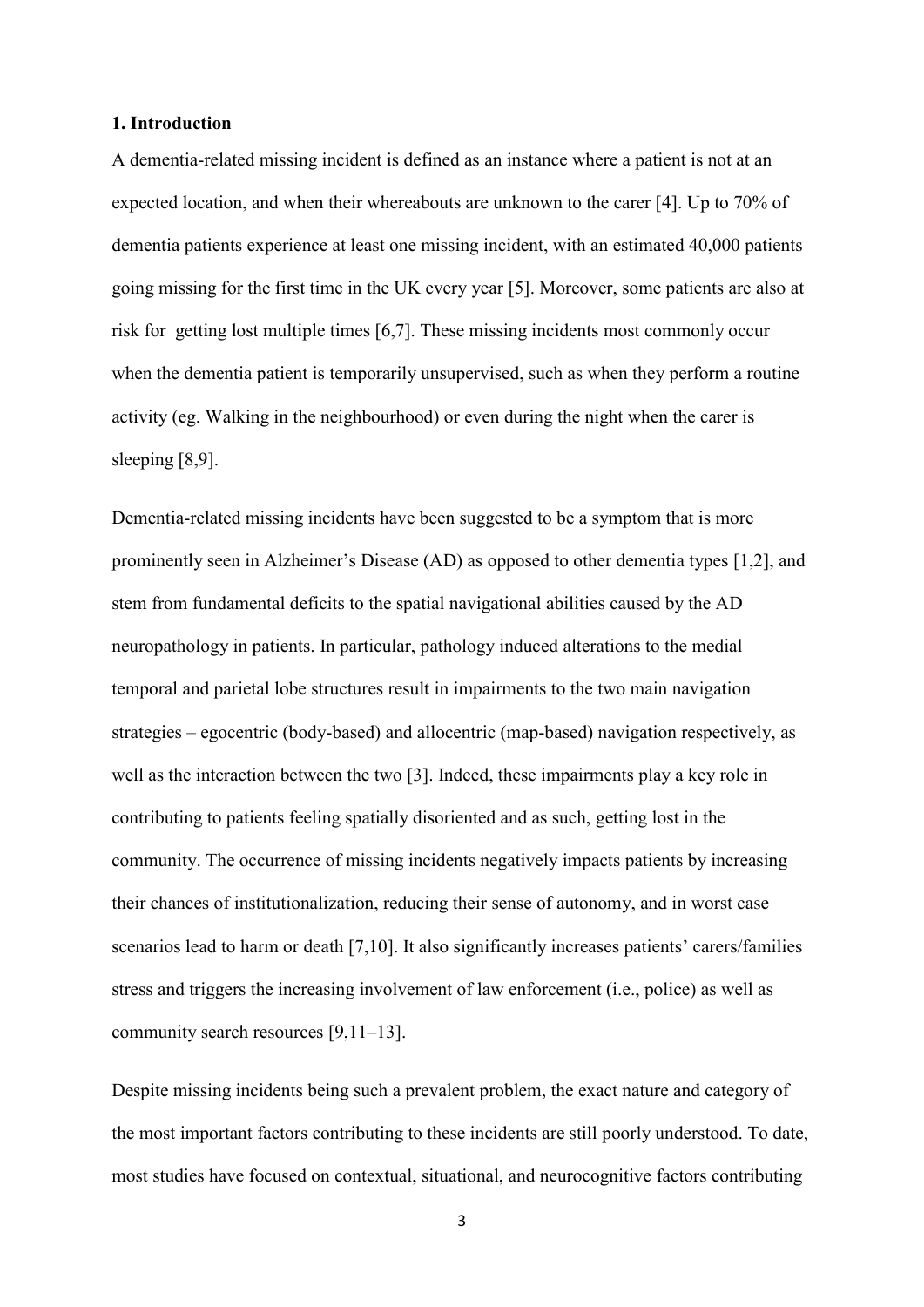to missing incidents in dementia [8], with virtually no studies investigating how real-life environmental factors might influence these incidents. With the environment playing an integral role in real-world navigation, identifying such factors is of clear importance for not only the prediction of these incidents but also for improving the safeguarding of patients to prevent these incidents from occurring again in the future.

In the current study, we investigate potential environmental factors that might contribute to missing incidents in dementia. We employ geospatial analytical techniques which are increasingly used in health and disease studies[14], to investigate the spatial patterns of dementia-related missing incidents. In particular, we investigate whether there are any locations that exhibit higher risk for patients to go missing from (i.e., hotspots). Moreover, with landmarks being important entities that are used for real world navigation, we also investigate whether landmark density might be a contributing factor to missing incidents. To this purpose, we conducted a retrospective analysis of police records of missing incidents of dementia patients over a 3-year period. We predicted that there would be no 'hotspots' for missing incidents, once controlling for population density, as spatial disorientation is now seen as an integral part of dementia [3]. By contrast, we predicted that lower landmark density would lead to higher incidence of missing incidents, as patients will not be able to use distinct landmarks for navigating safely back to their starting point.

### **2. Methods**

#### *2.1 Study Design*

Records of missing patients with dementia (MPWD) were provided by the Norfolk police force with a total of 210 anonymised cases covering dates from January 2014 to December 2017, for the Norfolk county (total population 898,390) in the United Kingdom (UK).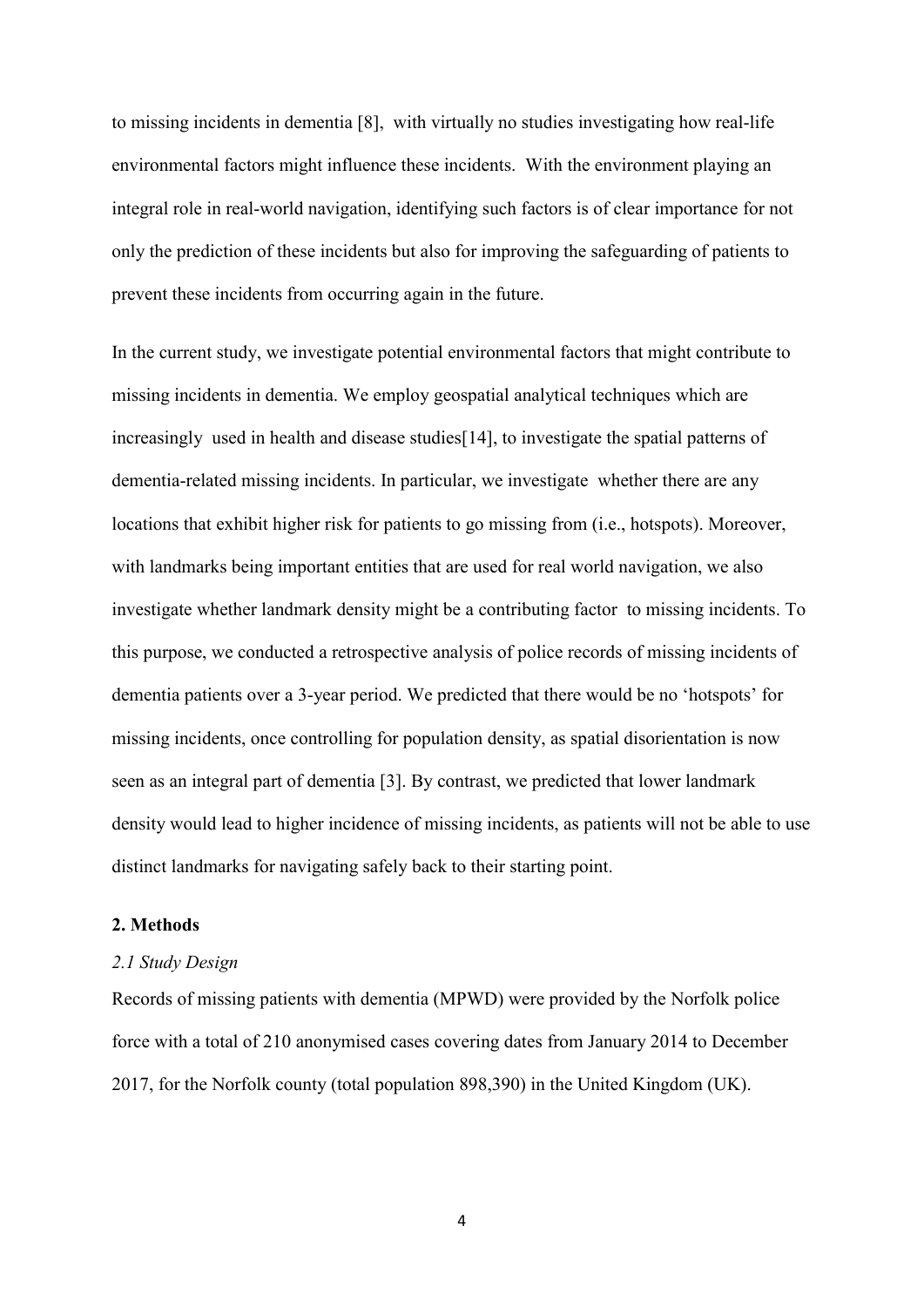For each missing case, the following data was provided - date missing, gender, age, location missing from (town and postcode), type of setting missing from (care home/hospital, domestic residence, public), location found (building name/road and town), case details (circumstances in which patient went missing/was found), time missing (minutes), and whether it was the first time missing (yes/no). From the location missing from/found information, the distance travelled by each MPWD was calculated in OpenStreetMap by using the shortest routes linking the two locations, which was determined by the mapping platform. Meanwhile, the locations patients went missing from were classified as urban or rural using the UK Office for National Statistic's 2011 rural urban classification guide [15]. Lastly, from the case details, we inferred whether the MPWD sustained harm (i.e., injuries/death) during the missing incident.

Ethical approval for this study was granted by the Faculty of Medicine and Health Sciences Research Ethics Committee at the University of East Anglia (Ref. 2017/18 – 94). *2.2 Data Analysis* 

## *2.2.1 Demographics Analysis*

The MPWD data comprised of a mixture of continuous and categorical variables. Shapiro-Wilk normality tests were conducted on the continuous variables (age, time missing, and distance travelled) to determine whether to use parametric or non-parametric statistics tests on the data. Meanwhile, Chi-Square and where appropriate, Fisher's Exact Test were used to explore associations between the remaining, categorical variables. All demographics analysis were conducted via R software package version 3.4.2 [16].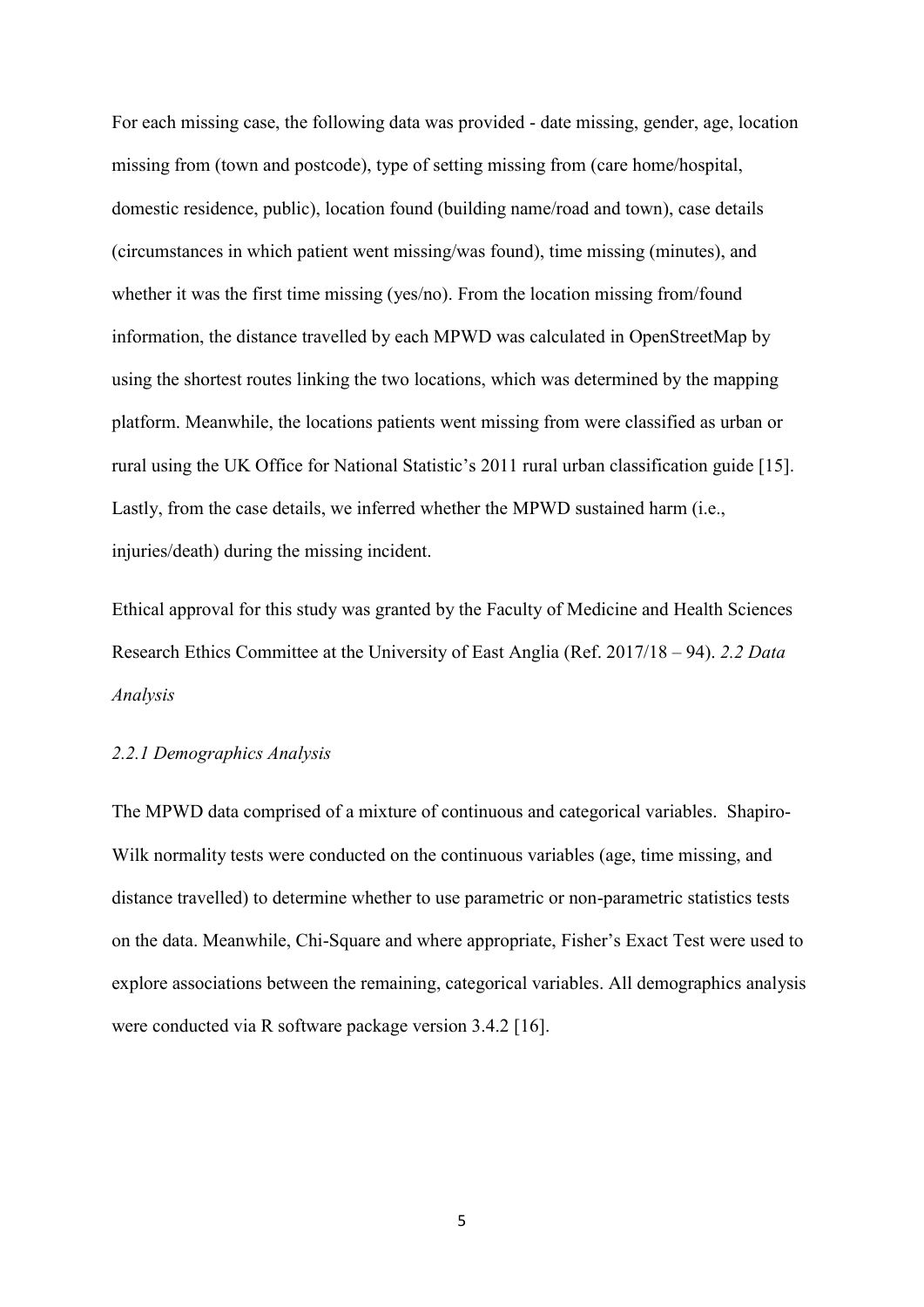#### *2.2.2 Global Spatial Autocorrelation Analysis: Hotspots for Missing Patients with Dementia*

Identification of spatial hotspots for the MPWD were conducted on ArcGIS software version 10.3.1 [17] with a map of the Norfolk County in the British National Grid projected coordinate system. The Norfolk county was sub-divided into its lower layer super output areas (LSOA) to provide specific spatial units for the analysis. LSOAs were chosen as they represent geographic units commonly used by the UK Office for National Statistics for reporting small area statistics (eg. neighbourhood population, income estimates, housing etc.) [18], and hence have good ecological validity by allowing to split the data into three main localities (urban, rural town and rural villages). For this analysis, we downloaded a shape file containing the UK sub-divided into its different LSOAs from the UK Office for National Statistics Open Geography Portal [19], and extracted only the LSOAs for the Norfolk region. In this shapefile, each LSOA was classified as being either urban or rural based on population density, and the latter were further sub-classified into rural towns and rural villages based on household density[15].

The locations patients went missing from were then plotted onto a map of Norfolk. In total, the 210 MPWD went missing from 168 different locations across the region (Fig. 1(i)), with there being 17 locations where multiple patients got lost. For patients that went missing multiple times, only one location (i.e., that of the most recent missing incident) was reported. In addition, there were 3 cases where the location the patient went missing from was not reported. All 168 missing patient locations were aggregated into the respective LSOAs in which they fell in. Of these 168 locations, 96 fell within urban LSOAs, 33 in rural town LSOAs, and 39 in rural village LSOAs. To control for different population densities across Norfolk, the number of MPWD falling within each LSOA was divided by the total population of that LSOA and multiplied by 10,000 to get a whole number.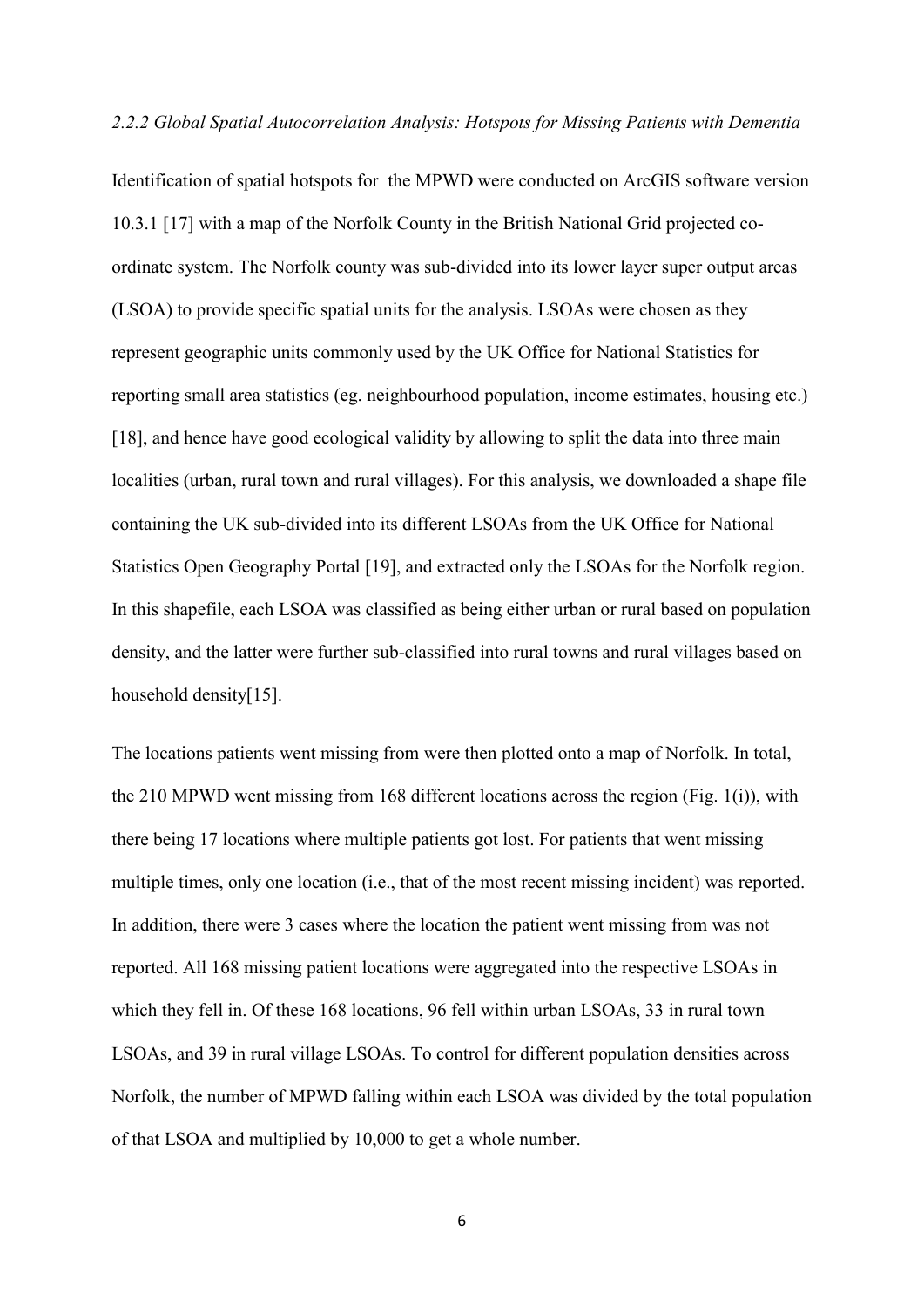To identify the spatial hotspots for MPWD, a widely used geospatial analytical method known as global spatial autocorrelation (Moran's I) was used, which identifies potential spatial patterns evident across a region. This analysis explores the distribution of the normalised MPWD numbers across all LSOAs and tries to identify if the dataset exhibits spatial clustering (i.e., similar values occurring near each other) [20]. In this analytical approach, each LSOA is grouped together with its neighbouring LSOA's, forming what is termed as a neighbourhood. Following standard practice in geospatial analysis, the K-nearest  $(i.e., solution = 8)$  neighbours approach was used to determine the neighbourhood for each LSOA unit, owing to the non-normal distribution of MPWD values across all LSOAs. This means that each LSOA along with its nearest 8 neighbours comprised a neighbourhood. The MPWD values in each respective neighbourhood across the region were then analysed to identify whether spatial clustering of similar values occurred in the dataset.

Any spatial dataset can exhibit one of three types of global spatial autocorrelation – positive (maximum value +1; clustering of values), zero (value of 0; completely random spatial pattern of values), or negative (maximum value of −1; spatial pattern where dissimilar values appear near each other) (Fig. 1(iii)). In theory, if the dataset exhibits either positive or negative global spatial autocorrelation, a follow up local spatial autocorrelation (Anselin Moran's I) would have to be run [21]. In the case of the former, the follow up analyses would reveal the spatial locations and extents of the clusters as well as whether these clusters are significant hotspots (i.e., exhibit relatively higher values compared to rest of region) or coldspots (i.e., exhibit relatively lower values compared to rest of region).

Typically, global spatial autocorrelation cannot be performed if there are spatial units exhibiting null values of a variable and consequently, all LSOAs not exhibiting MPWD locations were removed from the analysis region. A global spatial autocorrelation (Moran's I) analysis was then run on the remaining LSOAs (Fig. 1(ii)).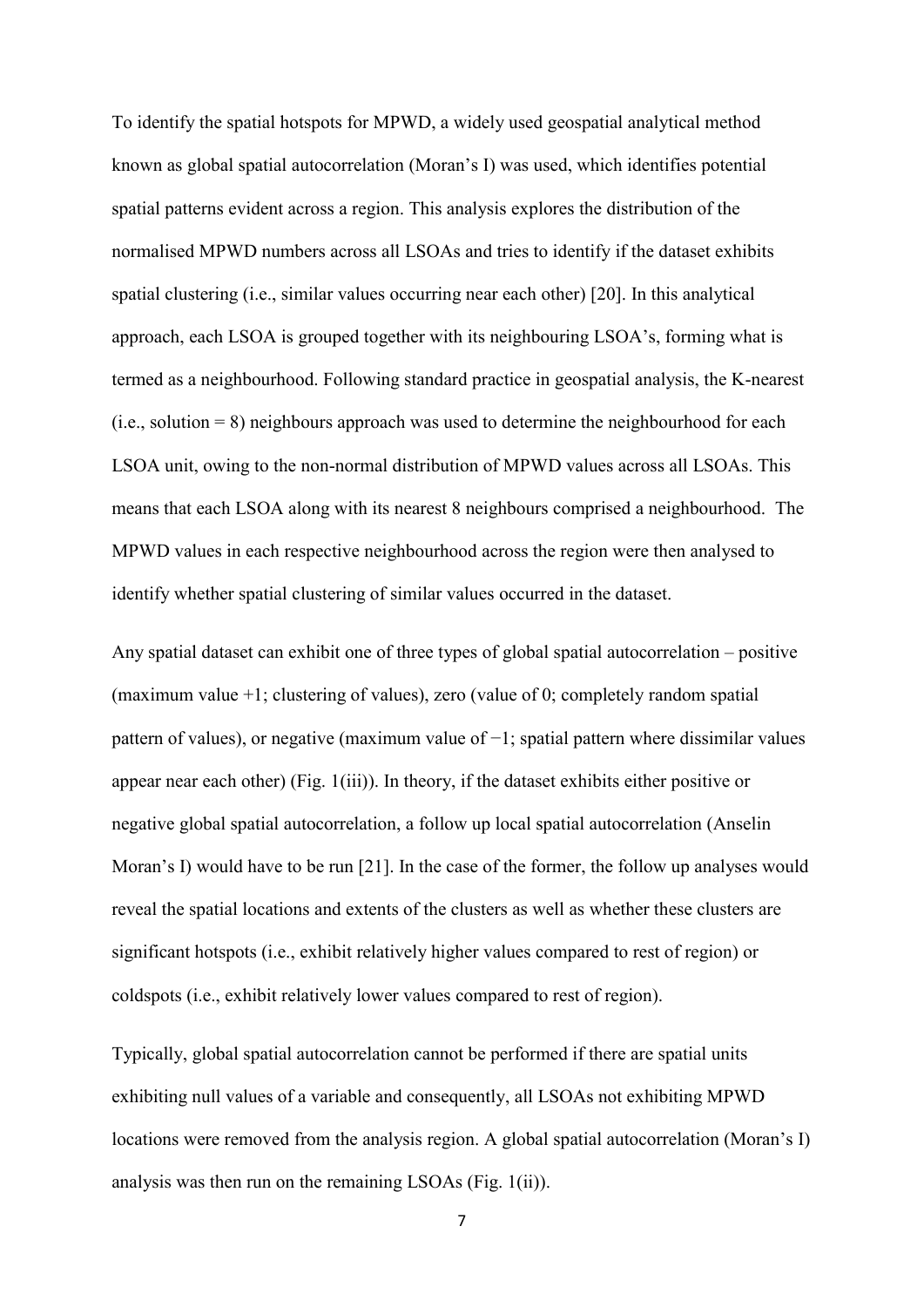#### (Insert Figure 1)

# *2.2.3 Spatial Buffer & Regression Analysis – Relationship of Outdoor Landmarks to Missing Patients with Dementia*

A spatial buffer analysis was conducted to explore the relationship between the presence of outdoor landmarks and MPWD. This approach involves generating a buffer zone of a specific radius around each MPWD location and identifying the number of outdoor landmarks falling within these buffer zones. In essence, this enables us to estimate the outdoor landmarks that each MPWD would have encountered at the time and place they were reported missing. To run this analysis, a dataset containing all the landmarks in the Norfolk region, in shape-file format, was downloaded from OpenStreetMap and imported into ArcGIS. This dataset contained any object or location that fell into the following five categories – Amenity  $\&$ Leisure, Tourism, Traffic & Transport, Urban & Rural Furniture, and Historic (see supplementary material for full breakdown of landmark categories, subcategories, and tags). For each landmark, details of its name (e.g., Riverside Leisure Centre), type (Swimming Pool), and map co-ordinates (X,Y; in the World Geodetic System 1984 geographic coordinate system) were provided in the dataset. The landmarks in the shape-file were overlaid onto a map of the Norfolk LSOAs. Both maps utilised the World Geodetic System 1984 geographic co-ordinate system.

First, we searched and removed landmark duplicates in the dataset. Next, landmarks that fell inside other landmarks were identified and their visibility from open street view was examined using Google Maps. If such landmarks were not visible from street view (e.g. individual shops falling inside a shopping mall), they were removed from the dataset, as it is unlikely that the MPWD would have used or been exposed to this landmark whilst navigating. Meanwhile, landmarks falling inside other landmarks that were visible from street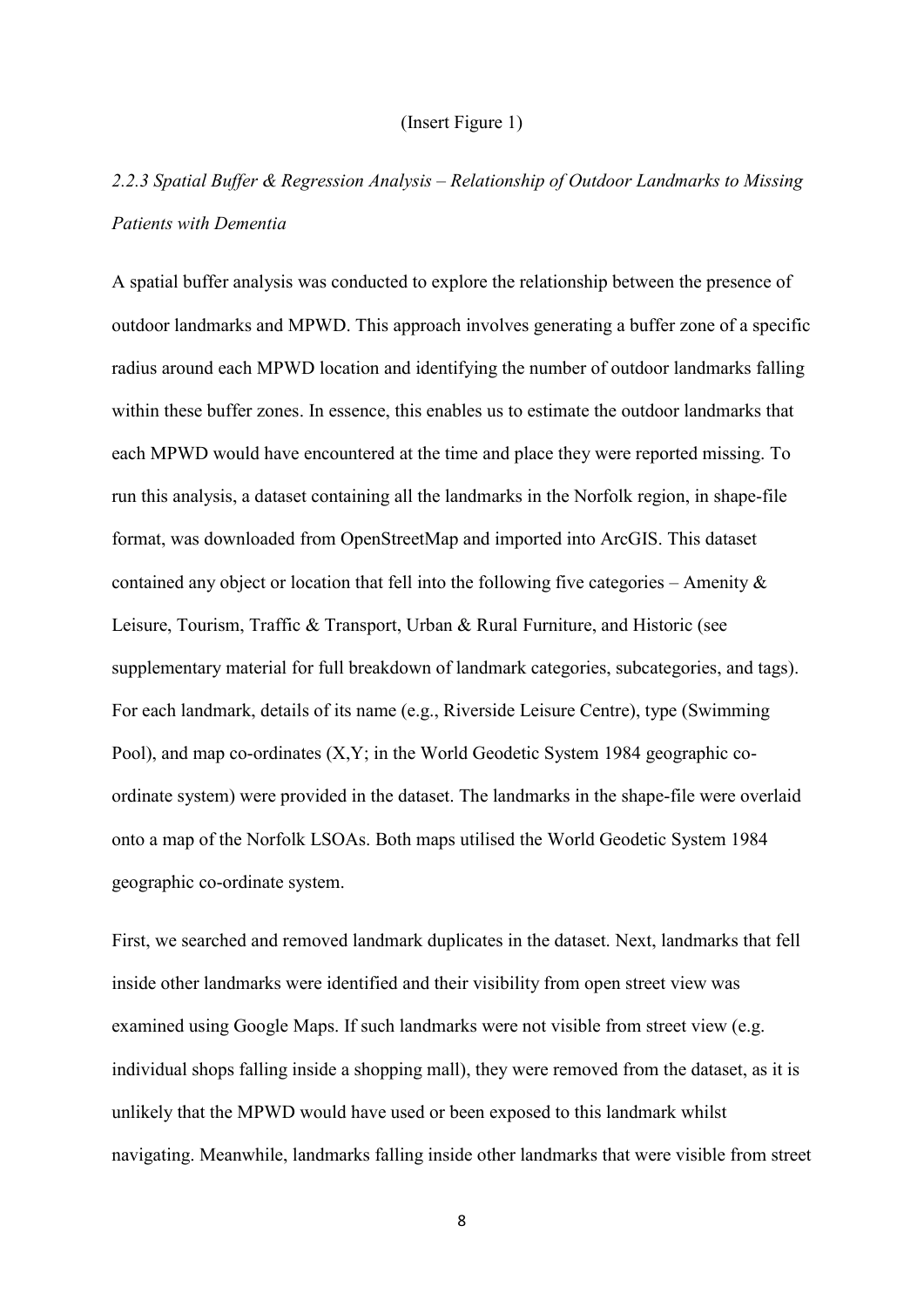view were examined to see if they were at least as salient as the landmark they fell within, using Google Maps. If this condition was satisfied, (e.g., bell tower as part of a church), then these landmarks were kept in the dataset, as it may have been just as likely for either of these landmarks to have caught the attention of the MPWD whilst navigating. If the saliency condition was not satisfied, then those landmarks were removed. After controlling for all factors listed above, we ended up with a total of 24,900 outdoor landmarks for analysis.

Next, for each of the 168 MPWD locations, a geodesic buffer zone with a radius of 1 kilometre was generated and the number of outdoor landmarks falling within each buffer zone was computed (Fig. 2(i), (iii)). Following this, a set of 168 random, control locations were generated across the entire Norfolk region using an in-built algorithm in ArcGIS (Fig. 2(ii)). These random locations were generated in regions falling outside the MPWD location buffer zones, and controlled to have the same urban/rural distribution as the MPWD locations (96 urban locations, 33 in rural town, 39 in rural villages). The random locations were also controlled for the type of land they fell in. Of the 96 urban MPWD locations, 2 fell in industrial & retail lands, 69 in residential lands, and 23 in unclassified lands. Of the 33 rural town MPWD locations, 1 fell in forest lands, 25 in residential lands, 2 in retail lands, and the remaining 5 in unclassified lands. Lastly, of the 39 rural village MPWD locations, 29 fell in residential lands, 1 in commercial lands, and 9 in unclassified lands. The same number of random location points for each land use type were generated across Norfolk, for each respective locality (urban, rural town, rural village).

Once all 168 random locations were generated, geodesic buffer zones with a 1 kilometre radius were generated for each location and the number of outdoor landmarks falling within each location's buffer zone was computed (Fig. 2(iv)). As the number of outdoor landmarks in both the MPWD locations and random locations had a non-normal distribution, a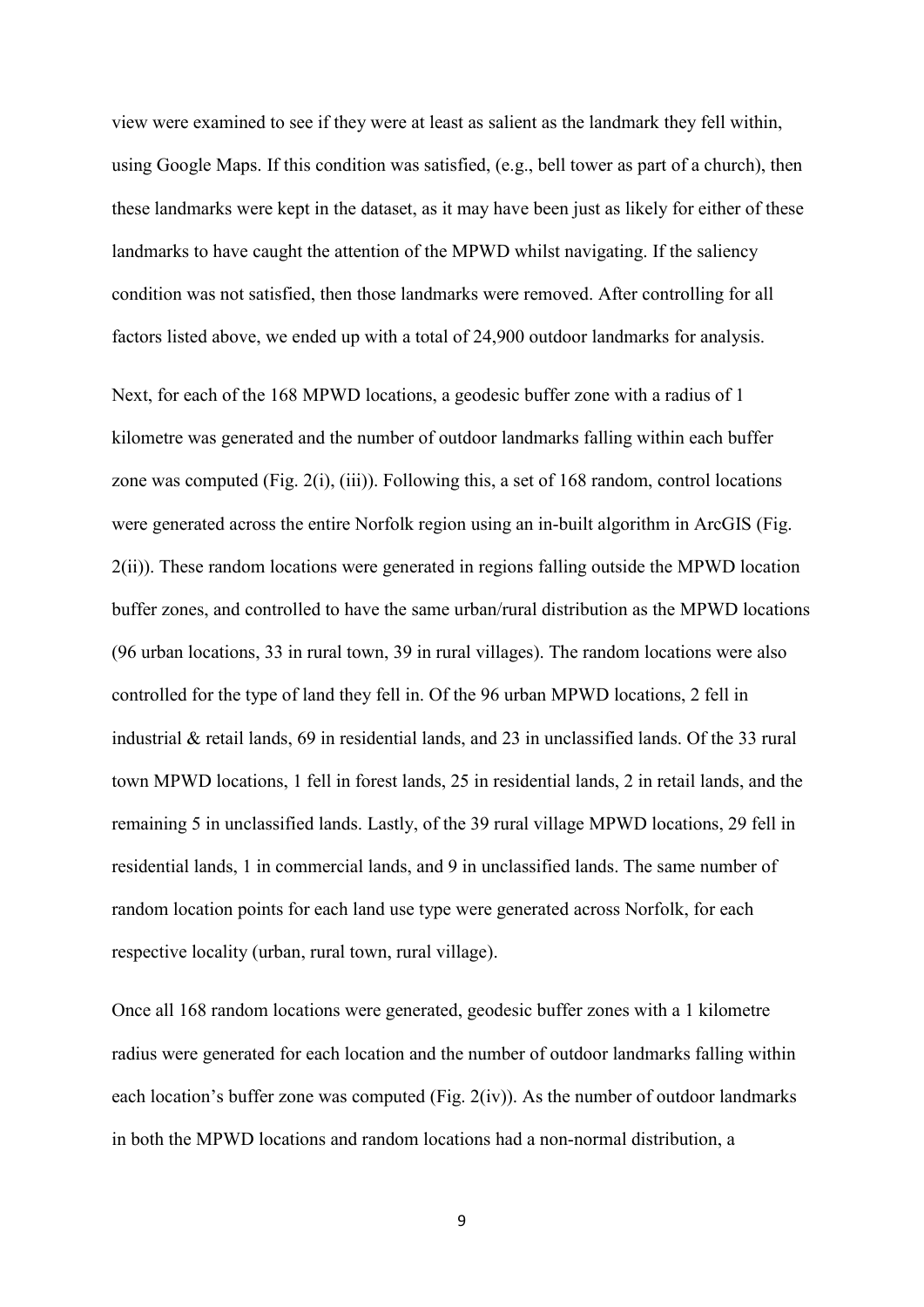Wilcoxon Rank Sum test was run to compare the number of outdoor landmarks falling within the buffer zones of both groups.

#### (Insert Figure 2)

To explore the relationship between presence of outdoor landmarks and MPWD, on a more global scale, ordinarily least squares regression models were run where the number of MPWD in each LSOA were respectively regressed against the landmark density for each LSOA. In total, three independent regression models were run – one for urban, rural town, and rural village regions respectively. All regression models were run in R software.

## **3. Results**

# *3.1 Demographics Risk Factors*

The MPWD demographics (Table 1) showed similar numbers of MPWD getting lost across all 4 seasons, as well as similar numbers of males and females getting lost. The majority of MPWDs went missing from domestic residence settings (*n = 134)* when compared to care facilities ( $n = 52$ ) or general public locations ( $n = 23$ ). A total of 86 MPWD went missing on foot, 33 cases used some form of transport (taxi/bus/train/car), 2 cases used a combination of transport and foot, and the remaining 87 cases did not have sufficient information provided to infer their mode of transportation. Subgroups of MPWD that went missing multiple times (*n*   $= 52$ ), as well as those that sustained harm whilst lost ( $n = 10$ ), were also identified. All MPWD were found alive except for one case.

(Insert Table 1)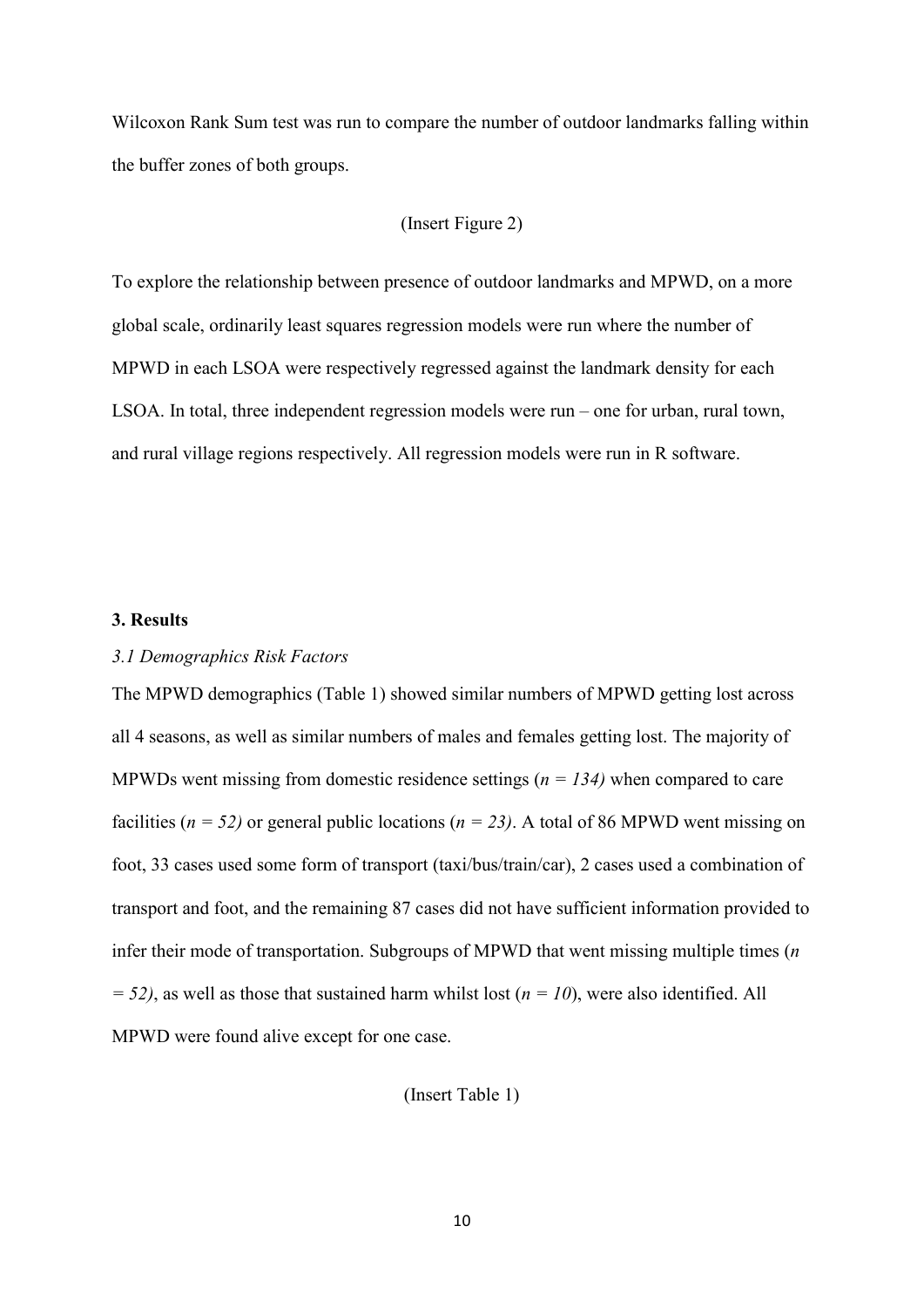There is often a general assumption that spatial navigation might be different between male and females [22,23]. We therefore explored associations between the getting lost variables and sex as a factor. For the type of location MPWD went missing from, the results showed that MPWD missing from domestic residences were more likely to be female than male  $(X^2=8.644524, p = 0.013)$ . By contrast, MPWD who go missing multiple times were more likely to be male than female ( $X^2$ =7.701392, p = 0.005). Lastly, the results showed that male MPWD went missing for significantly longer periods than females ( $W = 4293$ ,  $p = 0.007$ ).

Finally, we explored potential demographic risk factors for patients who went missing multiple times as well as for those who sustained harm. When comparing the patients missing multiple times to those that went missing only once, no significant differences were seen in any variable. However, a statistical trend was observed for age, with patients missing multiple times being younger than patients that only went missing once (W= 4804,  $p =$ 0.056). A statistical trend was also observed for distance travelled, with patients missing multiple times travelling a lower distance than those that only went missing once (W=  $3766.5$ ,  $p = 0.058$ ). Meanwhile, no significant differences were observed in any variable when comparing patients which sustained harm to the unharmed patients.

#### *3.2 Spatial Hotspots Analysis*

The global spatial autocorrelation (Moran's I) analysis revealed no significant spatial autocorrelation in our dataset (Global Moran's I =  $-$  0.011675, p = 0.911). Considering that the global trend can potentially mask subtle underlying cluster like patterns present in specific regions, a follow up local spatial autocorrelation (Anselin Local Moran's I) analysis was run to identify possible underlying clusters. Here, a False Discovery Rate was used to correct for multiple comparisons. The results of the follow-up analysis confirmed the global spatial autocorrelation results, signifying that the MPWD exhibits a random spatial pattern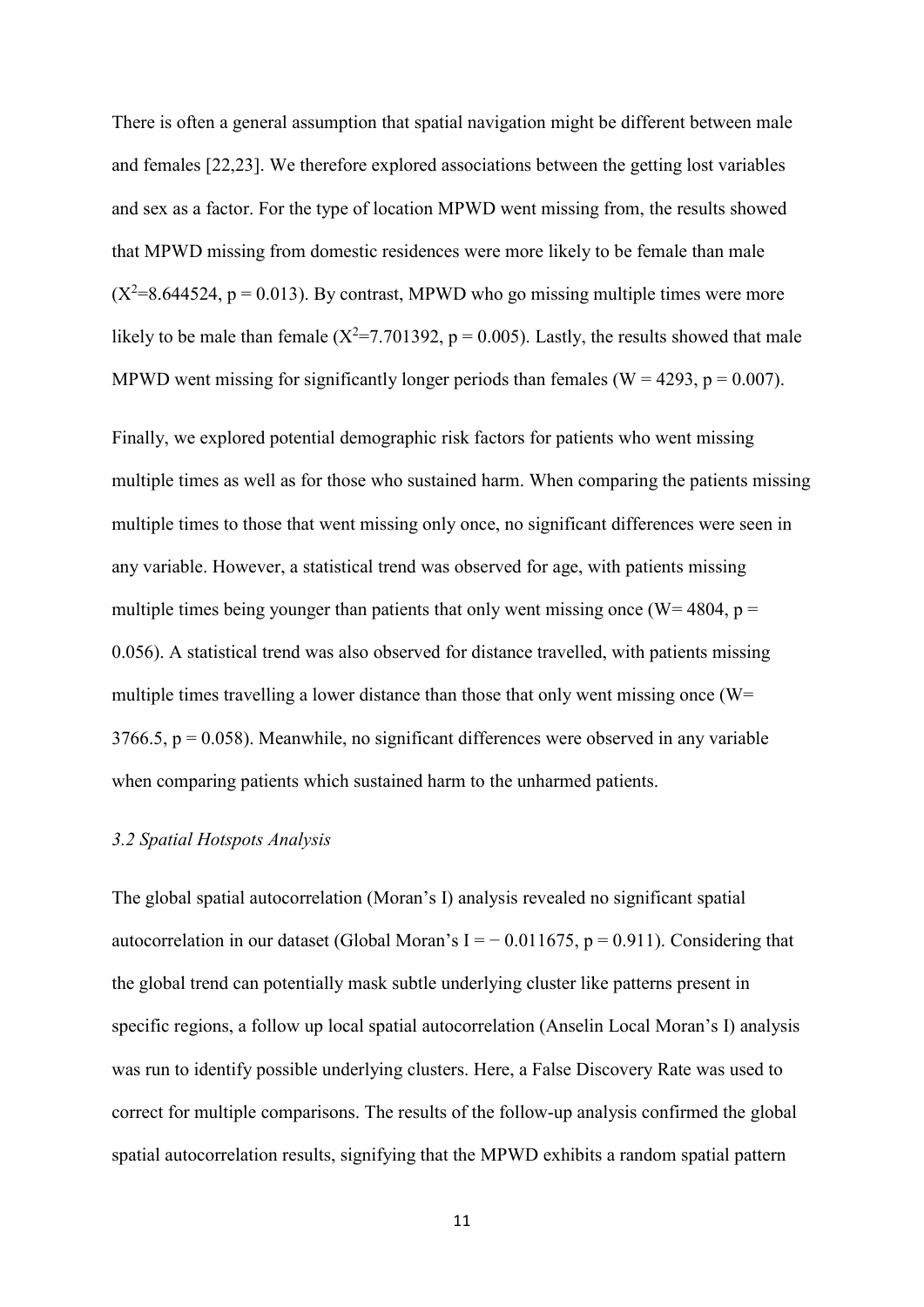across Norfolk and as such, there are no significant hotspots (or cold spots) for MPWD in the examined region.

# *3.3 Spatial Buffer & Regression Analysis*

The Wilcoxon Rank Sum Test revealed that there is a significantly higher number of outdoor landmarks falling within a 1 kilometre buffer zone of the MPWD locations when compared to the random locations ( $W = 21312$ ,  $p < 0.001$ ). Moreover, the regression modelling showed a significantly positive relationship between outdoor landmark density and MPWD in urban as well as rural village regions ( $p \le 0.001$  for both). However, no significant relationship was found in rural town regions ( $p = 0.770$ ).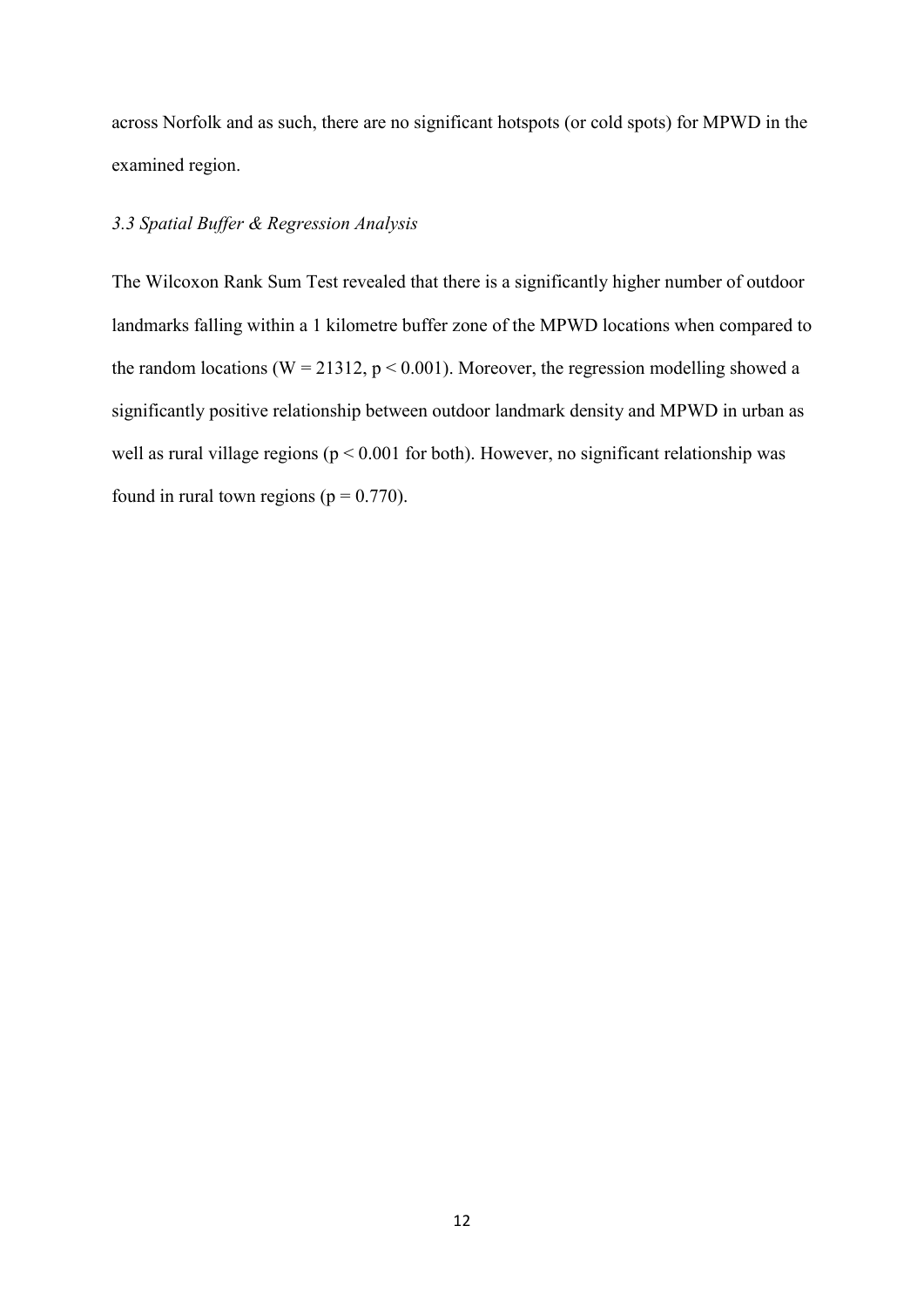#### **4. Discussion**

As hypothesised, the spatial autocorrelation analysis revealed no hotspot locations for MPWD (i.e, MPWD are not more prone to get lost in certain regions compared to others). However, contrary to our hypothesis we found that increased landmark density was associated with increased missing incidents in patients.

On a demographic level, we replicated previous findings showing that the majority of MPWD went missing from domestic residences as opposed to care facilities [4,24,25], which is likely due to differences in the level of safeguarding mechanisms available in home vs. care locations. Moreover, it is likely that the MPWD living in domestic residences have greater opportunities to get outdoors than those that are institutionalised, thereby placing themselves in situations where they might be at risk of getting lost. Taken together, this suggests that missing incidents are a significantly greater problem for patients living at home compared to those in care facilities, even after controlling for the differences in ratio of dementia patients living in these residences (home - 61%; care facilities - 39%) in the UK [26]. This is indeed a factor that should be made aware to the police/rescue services and one that should be considered by health and social care professionals when developing care plans for patients residing at home. Despite this however, it should be mentioned that the number of missing incidents reported in each residence type should ideally also be controlled for the number of times the patients leave the premises in order to truly determine whether missing incidents are a greater problem in one type of residence over another.

Other demographics results revealed comparable numbers of patients getting lost across all 4 seasons as well as a similar number of male and female patients getting lost. The latter finding replicates previous findings [24,25]. We also found that male MPWD went missing for significantly longer and were associated with being more likely to go missing multiple times when compared to females. Moreover, in relation to multiple missing incidents we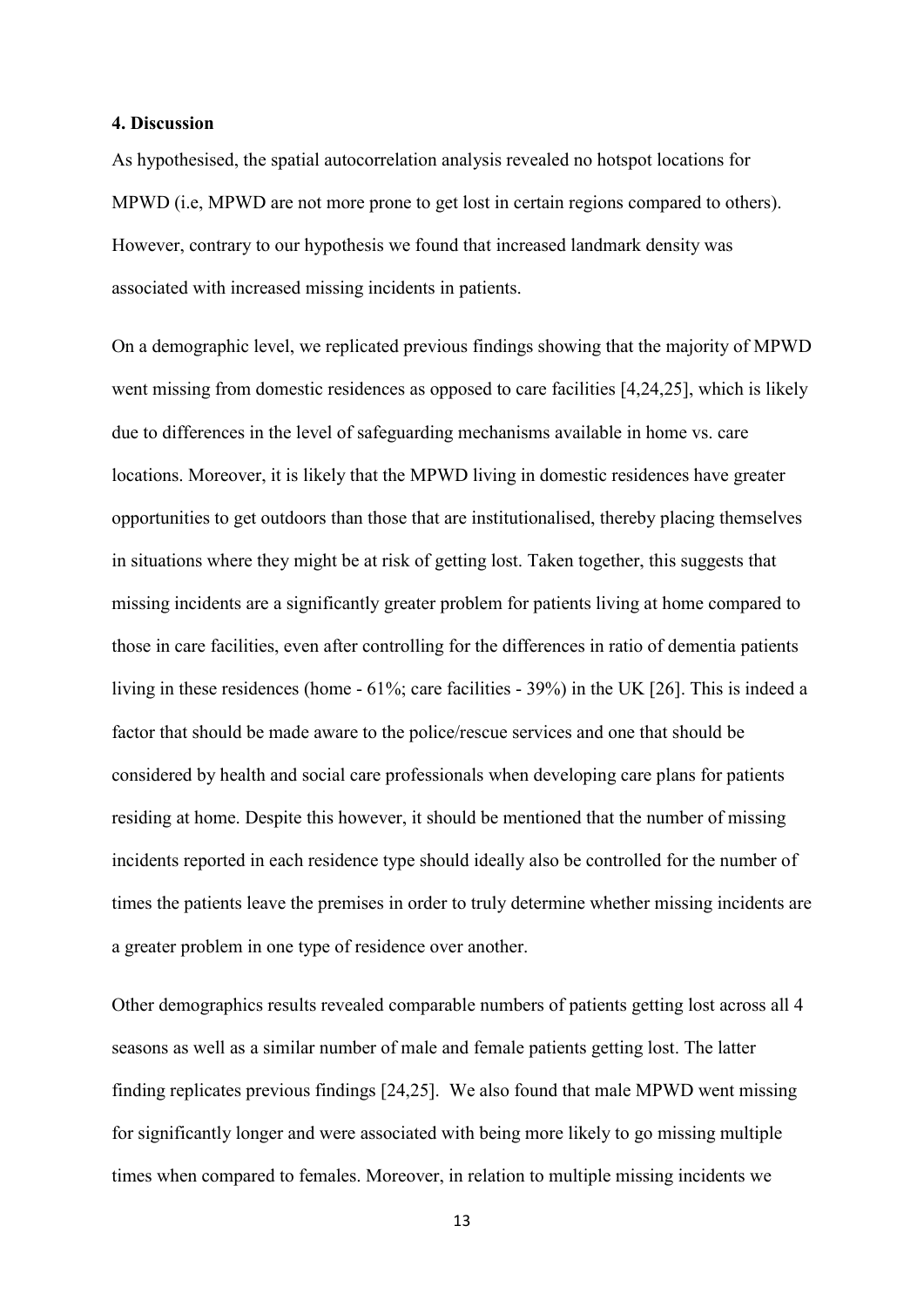observed a statistical trend for younger age being associated with missing multiple times, consistent with a previous study [27]. Finally, we also found a very small group of MPWD who sustained harm whilst lost, however this was not related to any other demographic risk factors.

The global spatial autocorrelation analysis investigated the spatial distribution of where MPWD get lost (i.e. hotspots for missing incidents). Spatial autocorrelation analyses have so far only been used to establish the frequency and mortality of dementia across regions [28,29], but to our knowledge, this is the first study to use this geospatial technique for dementia-related missing incidents. Importantly, we found no hotspots in the analysed region, indicating that the distribution of missing incidents is similar. This is an important null result as it highlights that missing incidents are not bound to specific locations but are an endemic symptom in dementia and therefore, part of the disease process [3]. The flipside is that for the police and search & rescue services, it is not advisable to focus resources for dementiarelated missing incidents in certain regions. Rather, widespread information, training and support is required in response to the prevalent nature of the problem.

Despite not finding any spatial hotspots for MPWD, our second set of spatial results suggests that the increased presence of outdoor landmarks is an environmental risk factor contributing to patients getting lost, regardless of location. To our knowledge, this is the first time the effect of outdoor landmark presence on dementia patients getting lost has been explored in the real world. Previous studies have only investigated the role of landmarks in virtual environments (in lab settings) for patients [30,31], reporting impaired landmark recognition abilities in the patients. The exact mechanisms underlying why patients may be getting lost in real world environments with an increased landmark presence is at present unclear. A-priori we predicted that less landmarks would lead to more missing incidents, but our results showed the opposite effect. We know that landmarks play a key role in spatial navigation,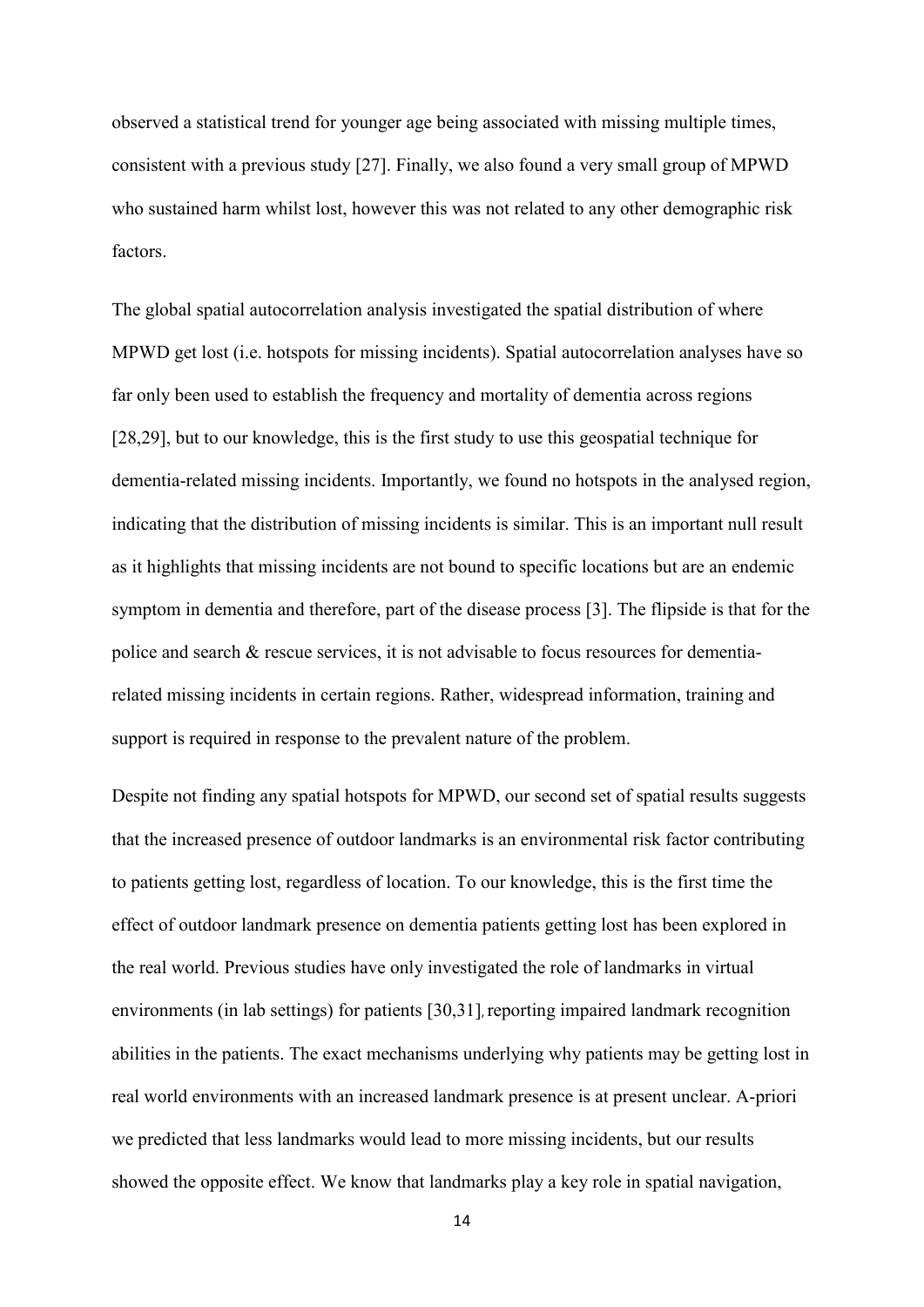functioning as building blocks for cognitive maps used predominantly in allocentric (i.e. map-based) navigation and in enabling us to orient ourselves to the surrounding environment for egocentric (i.e. body-based) navigation [32]. It was previously reported that when landmarks were increased in a virtual environment, healthy participants spent longer looking at these landmarks, which subsequently correlated with increased navigation duration [33]. This considered, one could speculate that the MPWD spent increased amounts of time fixating on the landmarks surrounding the location (that they were reported missing from). Moreover, with Alzheimer's disease patients being widely reported to be impaired in all aspects of spatial navigation [3], particularly landmark recognition [30,31], they might have been unable to utilise these outdoor landmarks effectively for navigation, contributing to their disorientation. Furthermore, it is possible that areas with less landmark density have more distinct landmarks whilst those with higher landmark density often contain objects/locations that repeat regularly (eg. franchise supermarkets, street lamps, bus stops, etc.). Considering this, it can be speculated that in the landmark dense areas, it is likely that the similarity of the repeating objects/locations to one another could have prevented them from being understandable landmarks for the MPWD, thereby challenging their navigation abilities in these areas.

With very little still being known about what real world factors underlie dementia-related missing incidents, our results provide novel evidence for increased presence of landmarks being a potential environmental risk factor for these occurrences. From a clinical perspective, our results suggest that patients living or navigating in regions dense with landmarks may be at high risk for getting lost, which may in turn inform caregivers to focus and implement safeguarding strategies to prevent this group from getting lost. Beyond the clinic our results have potential implications in urban/rural village planning, especially with regards to informing the placement as well as distribution of landmarks so as to make these regions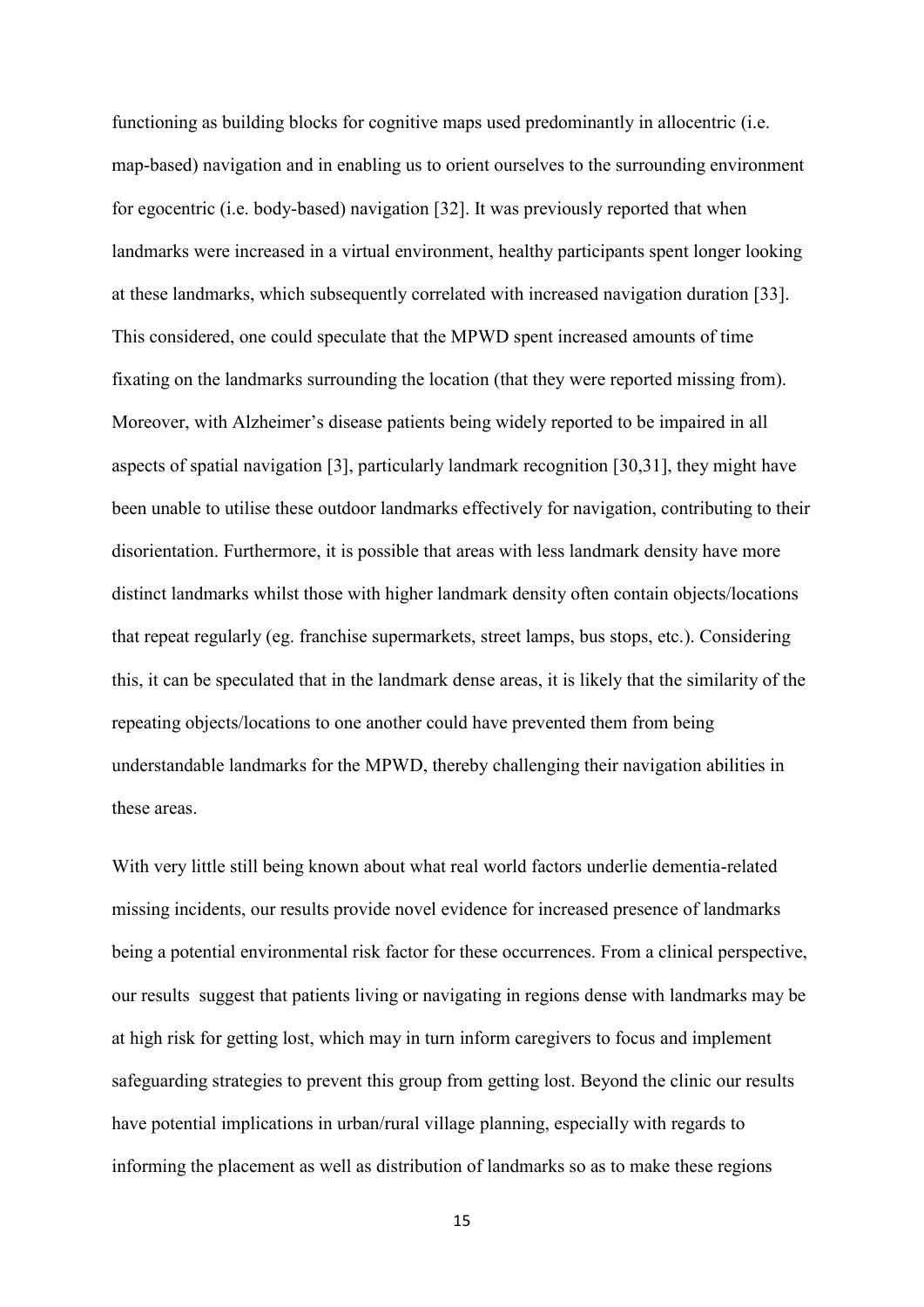more navigation friendly for dementia patients. This would indeed be an invaluable contribution to the development of dementia friendly communities.

Despite these exciting findings, there are some limitations to our study. The police data of MPWD was completely anonymised and hence did not allow to investigate further diagnosis or disease staging information for the MPWD. Clearly, investigating the effect of different dementia types and stages on missing incident patterns is important and needs to be addressed in future studies. In addition, the data did not contain any information about whether any of the community-dwelling MPWD lived alone or with a carer/spouse, hence not allowing further investigation into the influence of having a carer/spouse on missing incidents rates. The reported locations in the police data are the last known location of MPWD when they went missing but might not be the actual locations patients went missing from. Similarly, for landmark density it is not possible for us to know whether the patients might have actually noticed or used these landmarks whilst navigating. Lastly, it must be mentioned that since only missing incidents that were reported to the police were used in the study, the sample size utilised in this study may not be representative of the actual occurrences of MPWD in the region, likely underestimating the true extent of the problem. Still, despite these limitations which are common for retrospective analyses with given data, our results provide an important stepping stone towards more informed prospective studies using more refined geospatial analytical techniques.

Taken together, our results replicate and extend previous demographic findings for dementiarelated missing incidents. More importantly, we show that geospatial analytical techniques provide an exciting opportunity to determine systematic real-world factors that may contribute to dementia patients getting lost. In turn, these findings will inform future prospective studies and missing incidents guidelines, which are urgently needed to provide better safeguarding for dementia patients at risk of getting lost.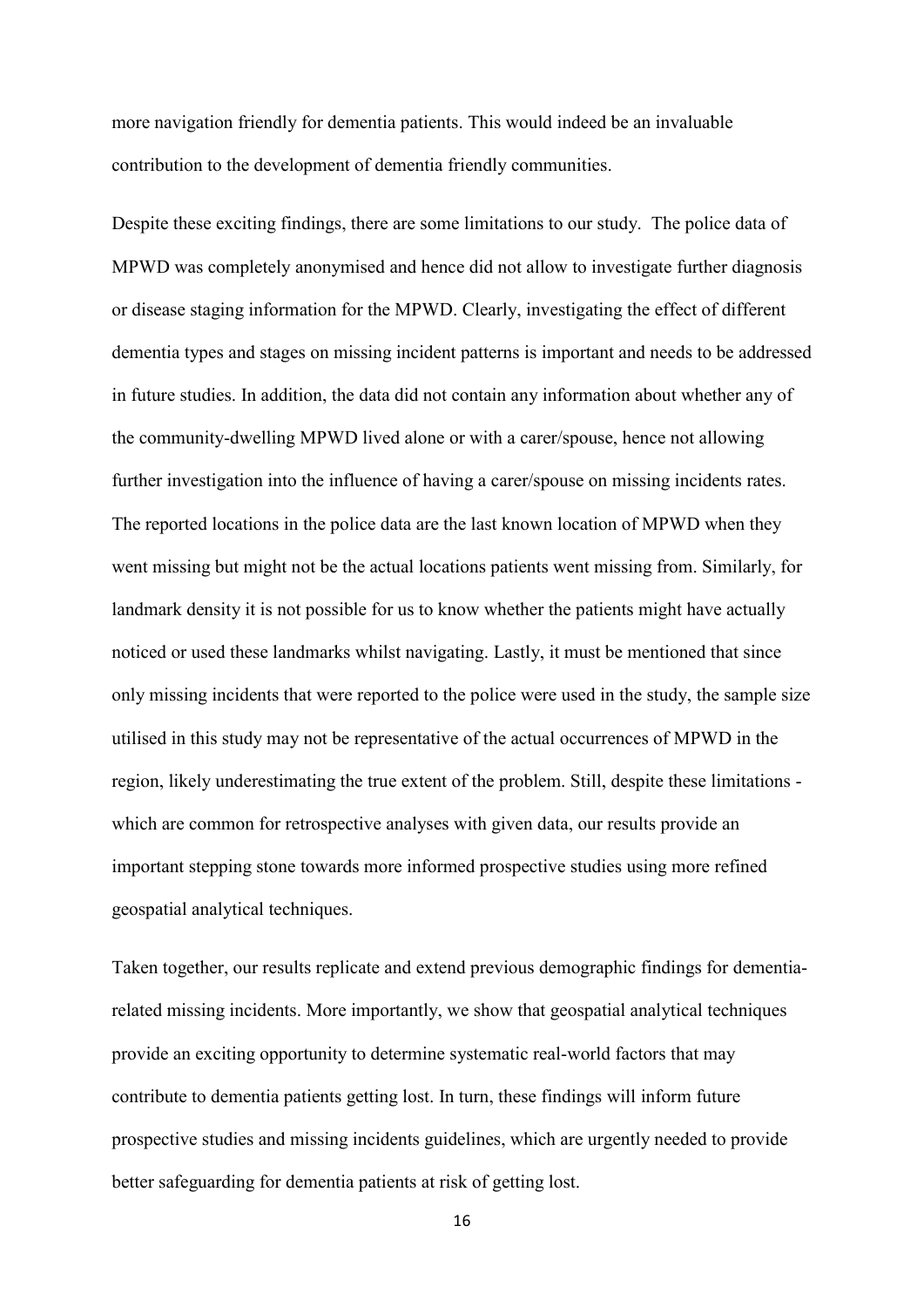# **5. Acknowledgements**

This work was supported by the Earle & Stuart Charitable Trust and the Faculty of Medicine and Health Sciences, University of East Anglia (Grant number R205319). We would like to thank Pippa Hinds and Mark Barnes from the Norfolk Constabulary Team for providing us with the missing patients with dementia case records. We would also like to thank Dr. Ed Manley and Prof. Andrew Lovett for the invaluable discussions during the data analysis.

# **6. Conflict of Interest**

The authors have no conflict of interest to report.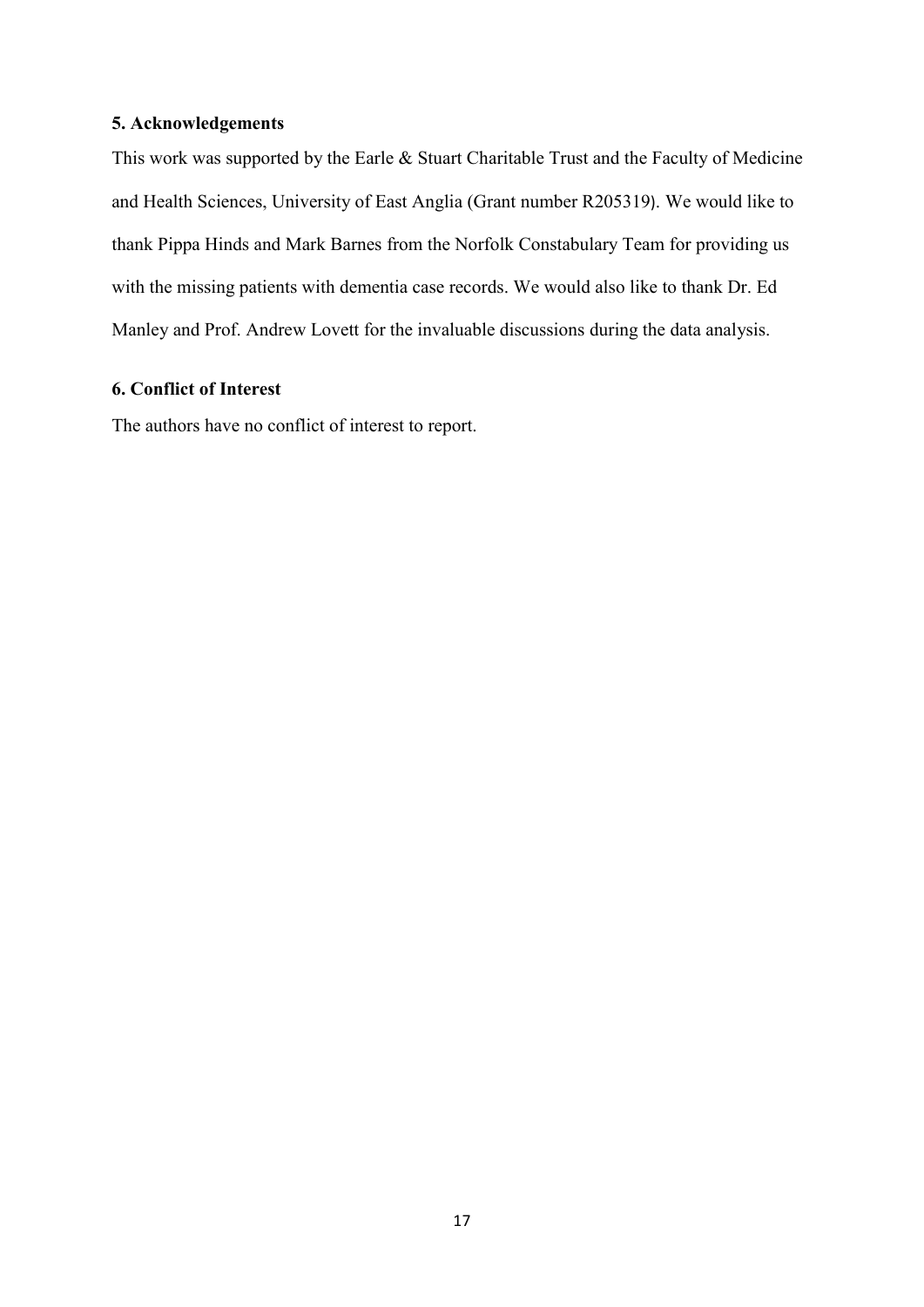#### **7. References**

- [1] Pengas G, Patterson K, Arnold RJ, Bird CM, Burgess N, Nestor PJ (2010) Lost and found: Bespoke memory testing for Alzheimer's disease and semantic dementia. *J. Alzheimer's Dis.* **21**, 1347–1365.
- [2] Tu S, Wong S, Hodges JR, Irish M, Piguet O, Hornberger M (2015) Lost in spatial translation - A novel tool to objectively assess spatial disorientation in Alzheimer's disease and frontotemporal dementia. *Cortex* **67**, 83–94.
- [3] Coughlan G, Laczó J, Hort J, Minihane AM, Hornberger M (2018) Spatial navigation deficits — overlooked cognitive marker for preclinical Alzheimer disease? *Nat. Rev. Neurol.* **14**, 496–506.
- [4] Rowe MA, Vandeveer SS, Greenblum CA, List CN, Fernandez RM, Mixson NE, Ahn HC (2011) Persons with dementia missing in the community: Is it wandering or something unique? *BMC Geriatr.* **11**,.
- [5] National Policing Improvement Agency (2011) *Alzheimer's Safe Return Project*, , London.
- [6] Alzheimer's Association. (2011) 2011 Alzheimer's disease facts and figures. *Alzheimers Dement.* **7**, 208–44.
- [7] Mcshane R, Gedling K, Keane J, Fairburn C, Jacoby R, Hope T (1998) Getting lost: a longitudinal study of a behavioural symptom. *Int. Psychogeriatrics* **10**, 253–260.
- [8] Rowe M, Houston A, Molinari V, Bulat T, Bowen M, Spring H, Mutolo S, McKenzie B (2015) The Concept of Missing Incidents in Persons with Dementia. *Healthcare* **3**, 1121–1132.
- [9] Bowen ME, McKenzie B, Steis M, Rowe M (2011) Prevalence of and antecedents to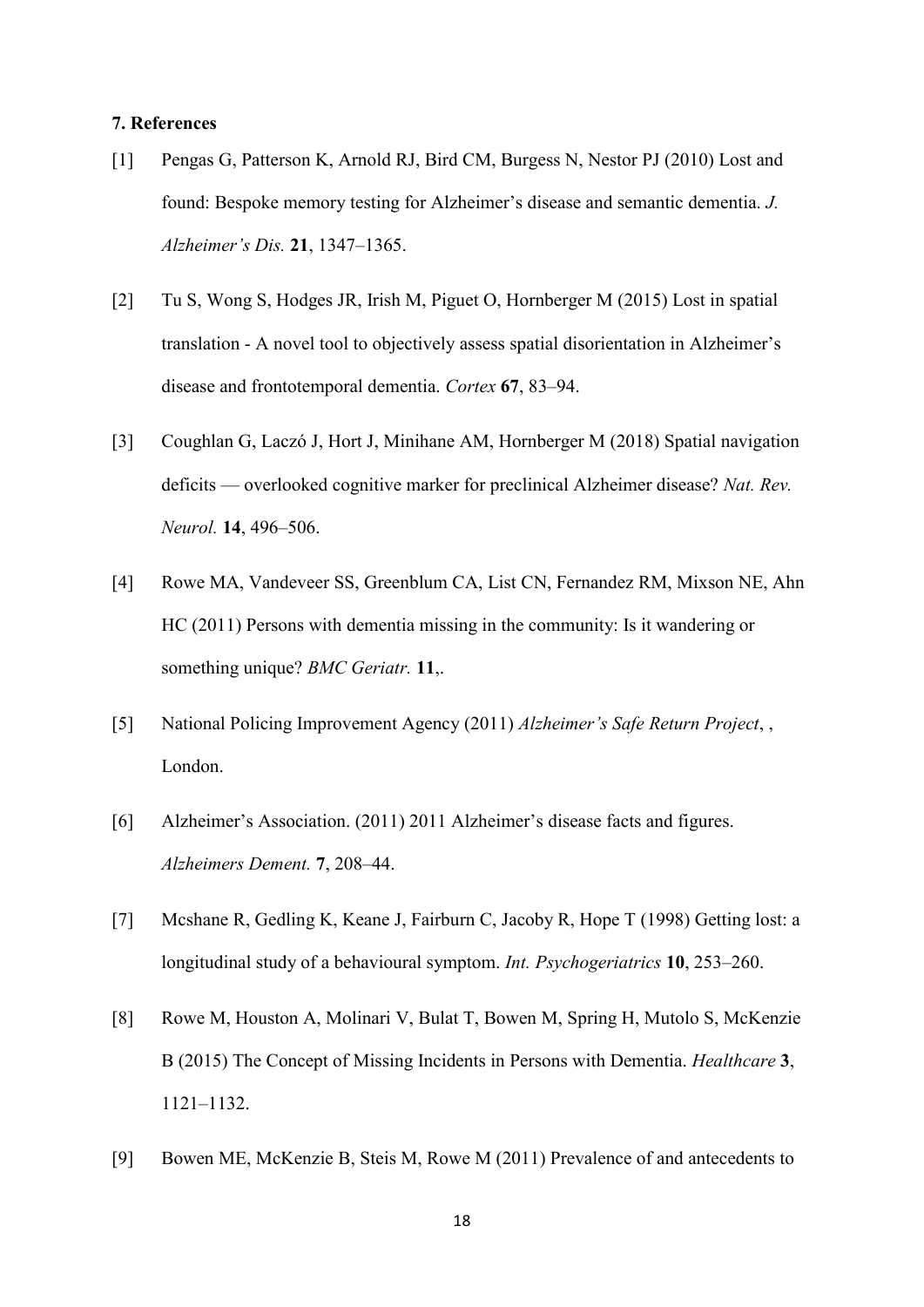dementia-related missing incidents in the community. *Dement. Geriatr. Cogn. Disord.* **31**, 406–412.

- [10] Rowe MA, Bennett V (2003) A look at deaths occurring in persons with dementia lost in the community. *Am. J. Alzheimers. Dis. Other Demen.* **18**, 343–348.
- [11] Kwok TCY, Yuen KSL, Ho FKY, Chan WM (2010) Getting lost in the community: A phone survey on the community-dwelling demented people in Hong Kong. *Int. J. Geriatr. Psychiatry* **25**, 427–432.
- [12] Gallagher D, Ni Mhaolain A, Crosby L, Ryan D, Lacey L, Coen RF, Walsh C, Coakley D, Walsh JB, Cunningham C, Lawlor BA (2011) Determinants of the desire to institutionalize in Alzheimer's caregivers. *Am. J. Alzheimers. Dis. Other Demen.* **26**, 205–211.
- [13] Greene KS, Pakes F (2014) *The cost of missing person investigations: Implications for current debates*.
- [14] Robertson C, Nelson TA (2014) An Overview of Spatial Analysis of Emerging Infectious Diseases. *Prof. Geogr.* **66**, 579–588.
- [15] Bibby P (2013) *The 2011 Rural-Urban Classification For Small Area Geographies: A User Guide and Frequently Asked Questions (v1.0)*.
- [16] R Core Team (2017) R: A language and environment for statistical computing.
- [17] Environmental Systems Research Institute (2015) ArcGIS 10.3.1.
- [18] Census Geography.

https://www.ons.gov.uk/methodology/geography/ukgeographies/censusgeography#sup er-output-area-soa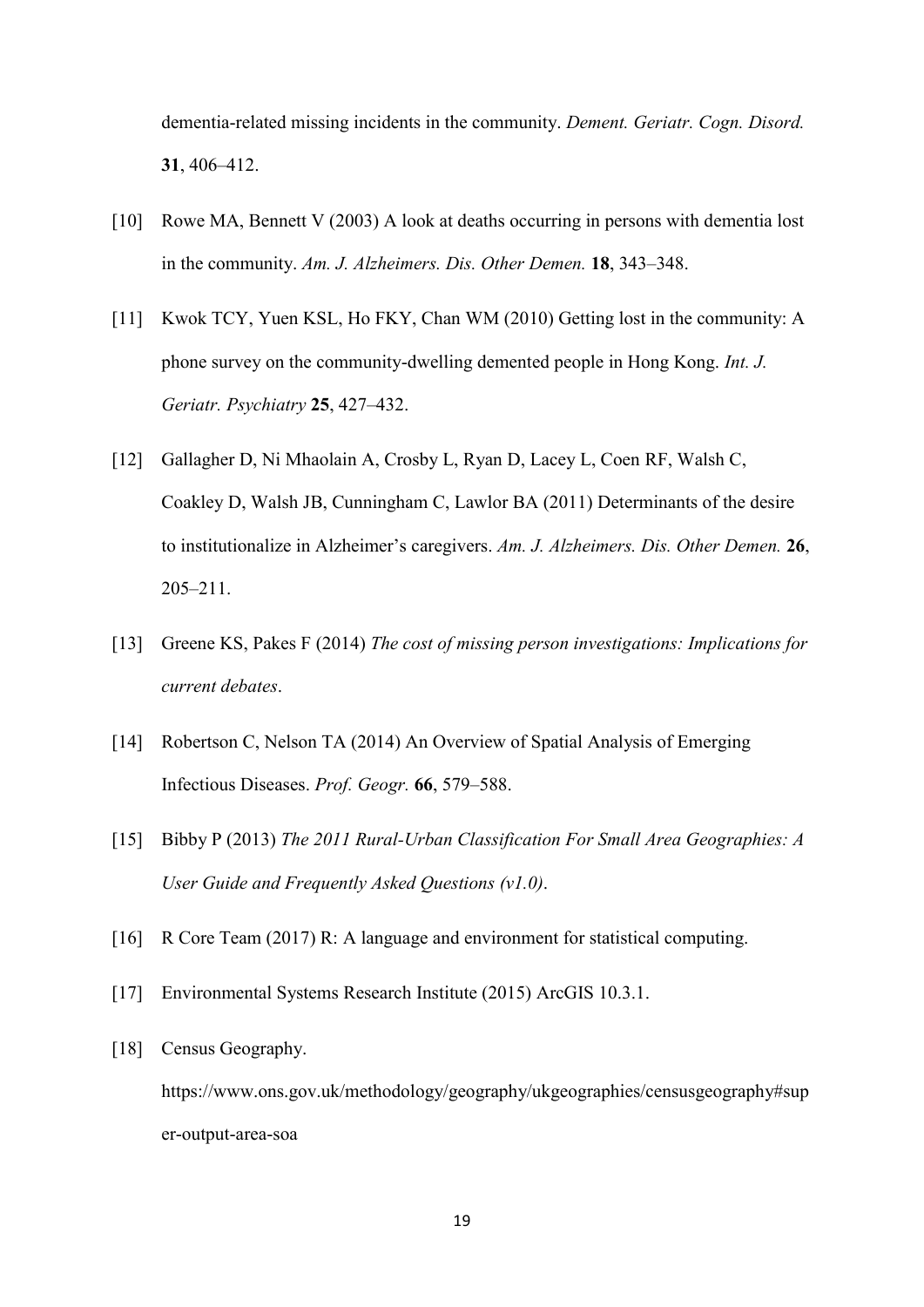- [19] Lower Layer Super Output Areas (December 2011) Full Extent Boundaries in England and Wales, Last updated 2016, Accessed on 2016.
- [20] Cliff AD, Ord JK (1973) *Spatial autocorrelation*, Pion, London.
- [21] Anselin L. (1995) Local indicators of spatial association LISA. *Geogr. Anal.* **27**, 93– 115.
- [22] Dabbs J., Chang EL, Strong R., Milun R (1998) Spatial ability, navigation strategy, and geographic knowledge among men and women. *Evol. Hum. Behav.* **19**, 89–98.
- [23] Grön G, Wunderlich AP, Spitzer M, Tomczak R, Riepe MW (2000) Brain activation during human navigation: Gender-different neural networks as substrate of performance. *Nat. Neurosci.* **3**, 404–408.
- [24] Rowe MA, Glover JC (2001) Antecedents, descriptions and consequences of wandering in cognitively-impaired adults and the Safe Return (SR) program. *Am. J. Alzheimers. Dis. Other Demen.* **16**, 344–352.
- [25] White EB, Montgomery P (2015) Dementia, walking outdoors and getting lost: Incidence, risk factors and consequences from dementia-related police missing-person reports. *Aging Ment. Heal.* **19**, 224–230.
- [26] Prince M, Knapp M, Guerchet M, McCrone P, Prina M, Comas-Herrera A, Wittenberg R, Adelaja B, Hu B, King D, Rehill A, Salimkumar D (2014) *Dementia UK: Update (Second edition)*.
- [27] Pai MC, Lee CC (2016) The incidence and recurrence of getting lost in communitydwelling people with Alzheimer's disease: A two and a half-year follow-up. *PLoS One* **11**,.
- [28] Bagheri N, Wangdi K, Cherbuin N, Anstey KJ (2018) General Practice Clinical Data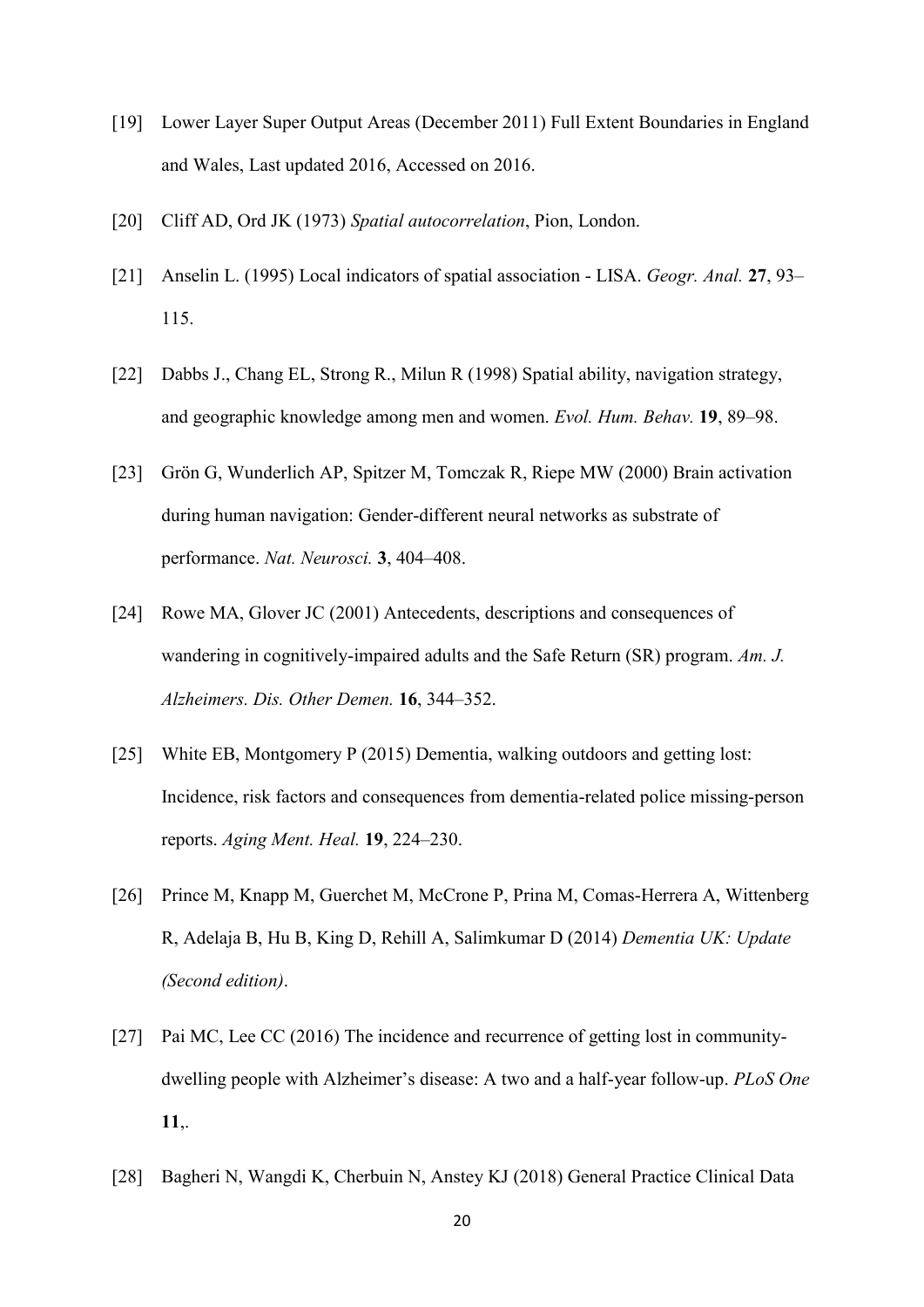Help Identify Dementia Hotspots: A Novel Geospatial Analysis Approach. *J. Alzheimer's Dis.* **61**, 125–134.

- [29] Almeida MC da S, Gomes C de MS, Nascimento LFC (2014) Spatial distribution of deaths due to Alzheimer's disease in the state of São Paulo, Brazil. *Sao Paulo Med. J.* **132**, 199–204.
- [30] Allison SL, Fagan AM, Morris JC, Head D (2016) Spatial navigation in preclinical Alzheimer's disease. *J. Alzheimer's Dis* **52**, 77–90.
- [31] Zakzanis KK, Quintin G, Graham SJ, Mraz R (2009) Age and dementia related differences in spatial navigation within an immersive virtual environment. *Med. Sci. Monit.* **15**, CR140-R150.
- [32] O'Malley M, Innes A, Wiener JM (2017) Decreasing spatial disorientation in carehome settings: How psychology can guide the development of dementia friendly design guidelines. *Dementia* **16**, 315–328.
- [33] Andersen NE, Dahmani L, Konishi K, Bohbot V. (2012) Eye tracking, strategies, and sex differences in virtual navigation. *Neurobiol. Learn. Mem.* **97**, 81–89.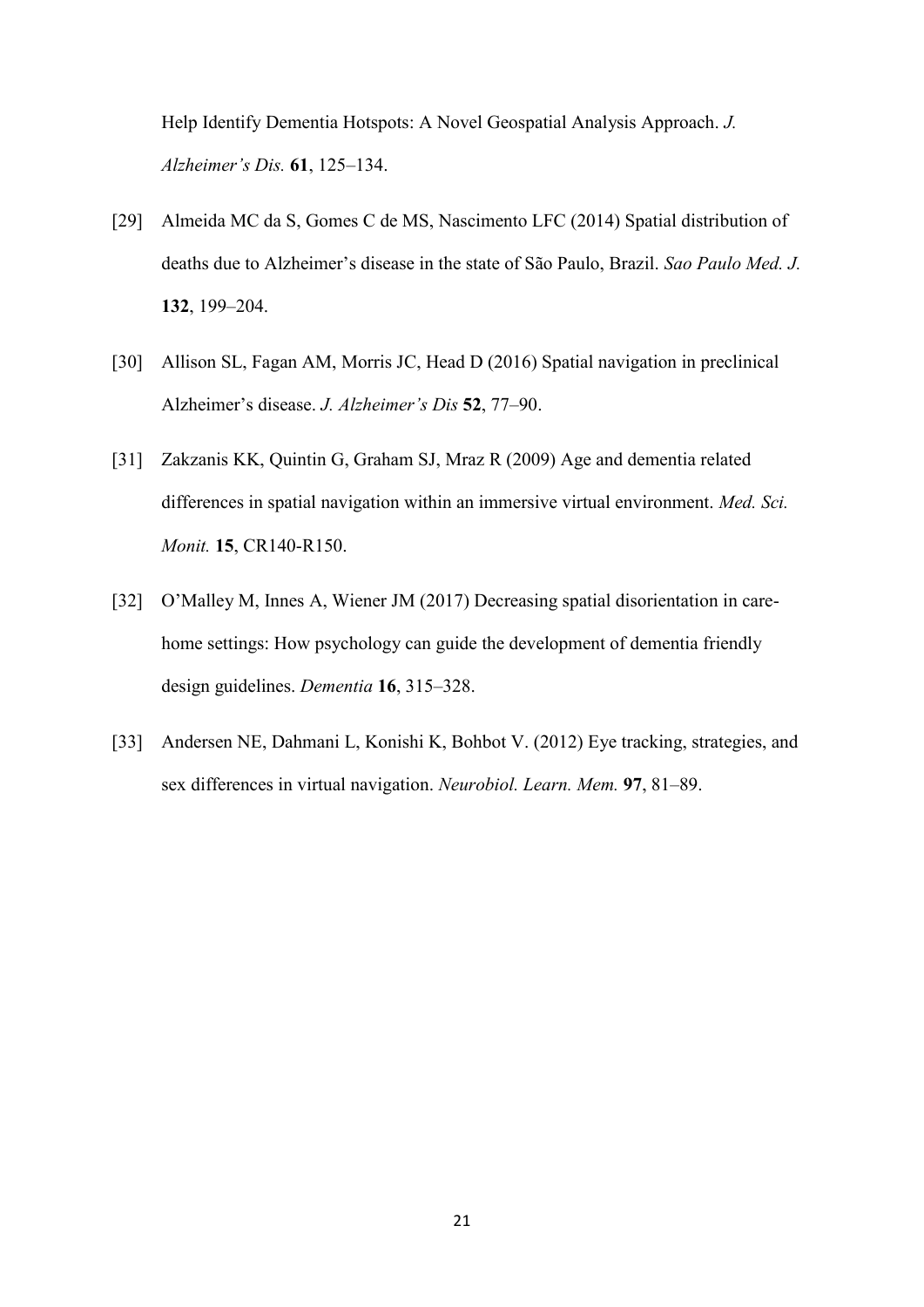# **Tables**

|                               | Total | Males          | Females      | Significance     |
|-------------------------------|-------|----------------|--------------|------------------|
| Cases                         | 210   | 114            | 96           |                  |
| Age (Median)                  | 81    | 80.5           | 81           | $p = 0.768$      |
| Season Lost                   |       |                |              |                  |
| Summer                        | 51    | 22             | 29           |                  |
| Autumn                        | 52    | 29             | 23           | $p = 0.317$      |
| Winter                        | 52    | 31             | 21           |                  |
| Spring                        | 55    | 32             | 23           |                  |
| <b>Setting Missing From</b>   |       |                |              |                  |
| Domestic Residence            | 134   | 63             | 71           |                  |
| Care Facility                 | 52    | 36             | 16           | $p = 0.013*^{1}$ |
| <b>Public Place</b>           | 23    | 15             | $8\,$        |                  |
| Locality Missing From         |       |                |              |                  |
| Urban                         | 134   | 75             | 59           |                  |
| Rural                         | 73    | 37             | 36           | $p = 0.537$      |
| Unspecified                   | 3     | $\overline{2}$ | $\mathbf{1}$ |                  |
|                               |       |                |              |                  |
| Distance Travelled            | 2000  | 1850           | 2000         | $p = 0.986$      |
| (Median; Meters)              |       |                |              |                  |
| Time Missing                  | 55.5  | 74             | 43           | $p = 0.007**^2$  |
| (Median; Minutes)             |       |                |              |                  |
| <b>Missing Multiple Times</b> | 52    | 37             | 15           | $p = 0.005**$    |
| <b>Sustained Harm</b>         | 10    | 5              | 5            | $p = 0.780$      |

# **Table 1: Demographics of the Missing Dementia Patients**

 $\frac{1}{1}$  \* = p < 0.05  $2** = p < 0.01$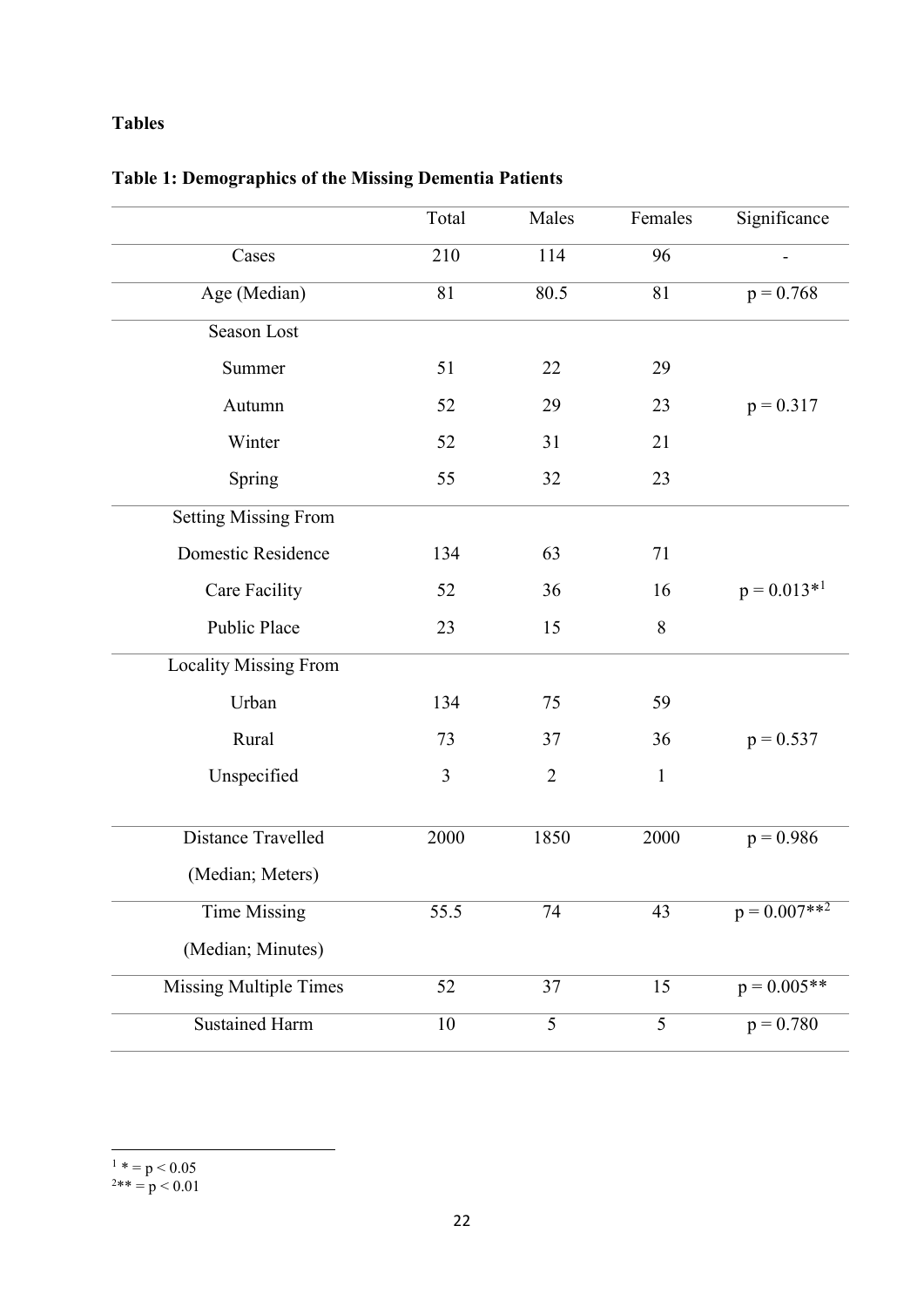#### **Figures**



Figure 1(i): Locations MPWD went missing from plotted on a map of Norfolk county, subdivided into its LSOAs. **(ii)** Map of Norfolk county LSOAs after removing units with no MPWD. This map was used in the global spatial autocorrelation analysis. **(iii) A:** Positive Autocorrelation (maximum value  $+1$ ). This suggests that the region of analysis is composed of LSOAs with similar MPWD values appearing near each other (i.e., spatial clusters). **B:** Zero Autocorrelation (0). This suggests that the region of analysis is composed of LSOAs exhibiting a completely random spatial pattern of MPWD values (i.e., no spatial clusters). **C:** Negative Autocorrelation (maximum value -1). This suggests that the region of analysis is composed of LSOAs with dissimilar MPWD values appearing near each other.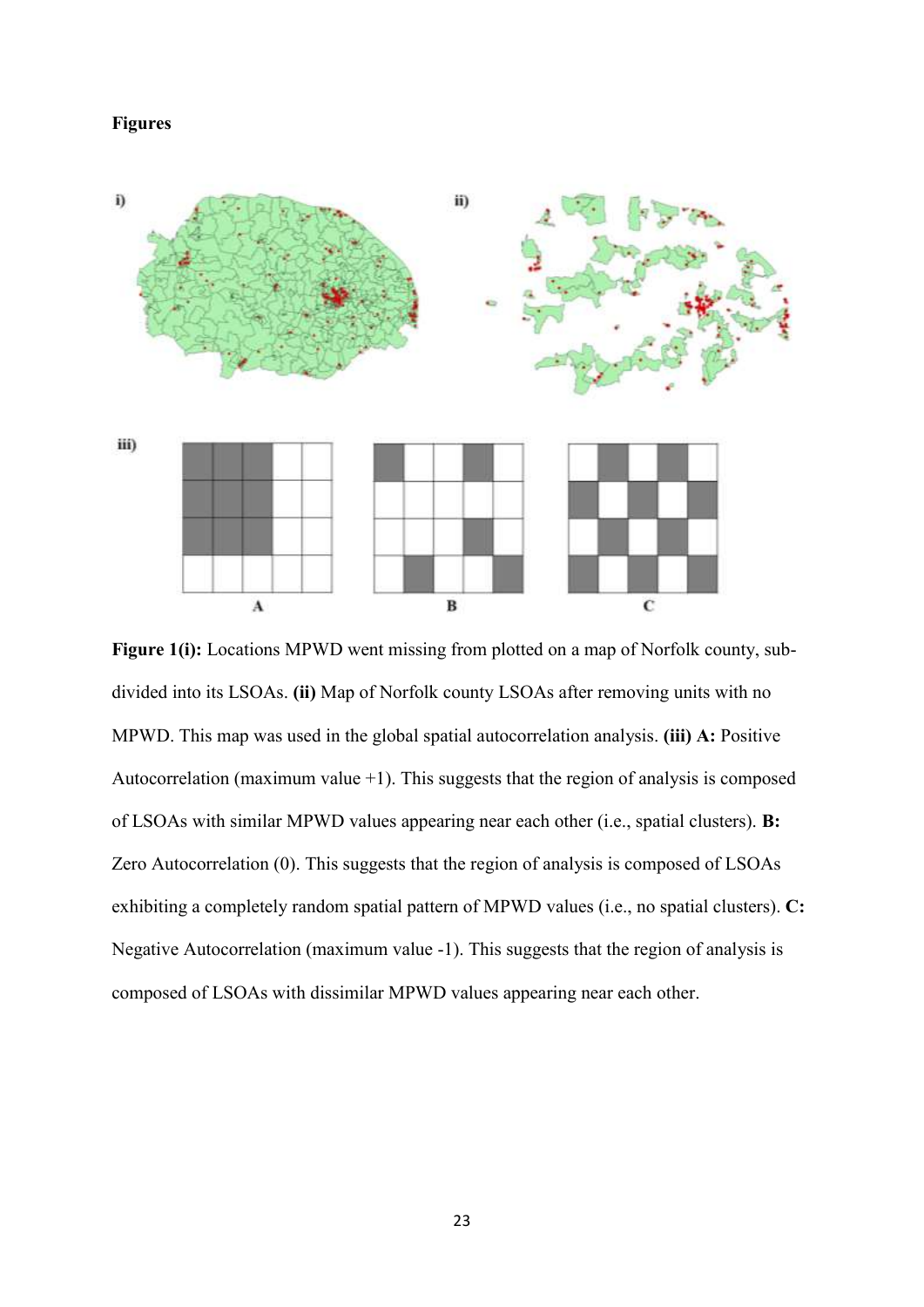

**Figure 2(i):** Locations MPWD went missing from in Norfolk. **(ii):** Set of random control locations in Norfolk generated using an in-built algorithm in ArcGIS. **(iii):** Landmarks falling within a 1 kilometre radius buffer zone of a single MPWD location (residential land). **(iv):** Landmarks falling within a 1 kilometre radius buffer zone of a single random location (residential land).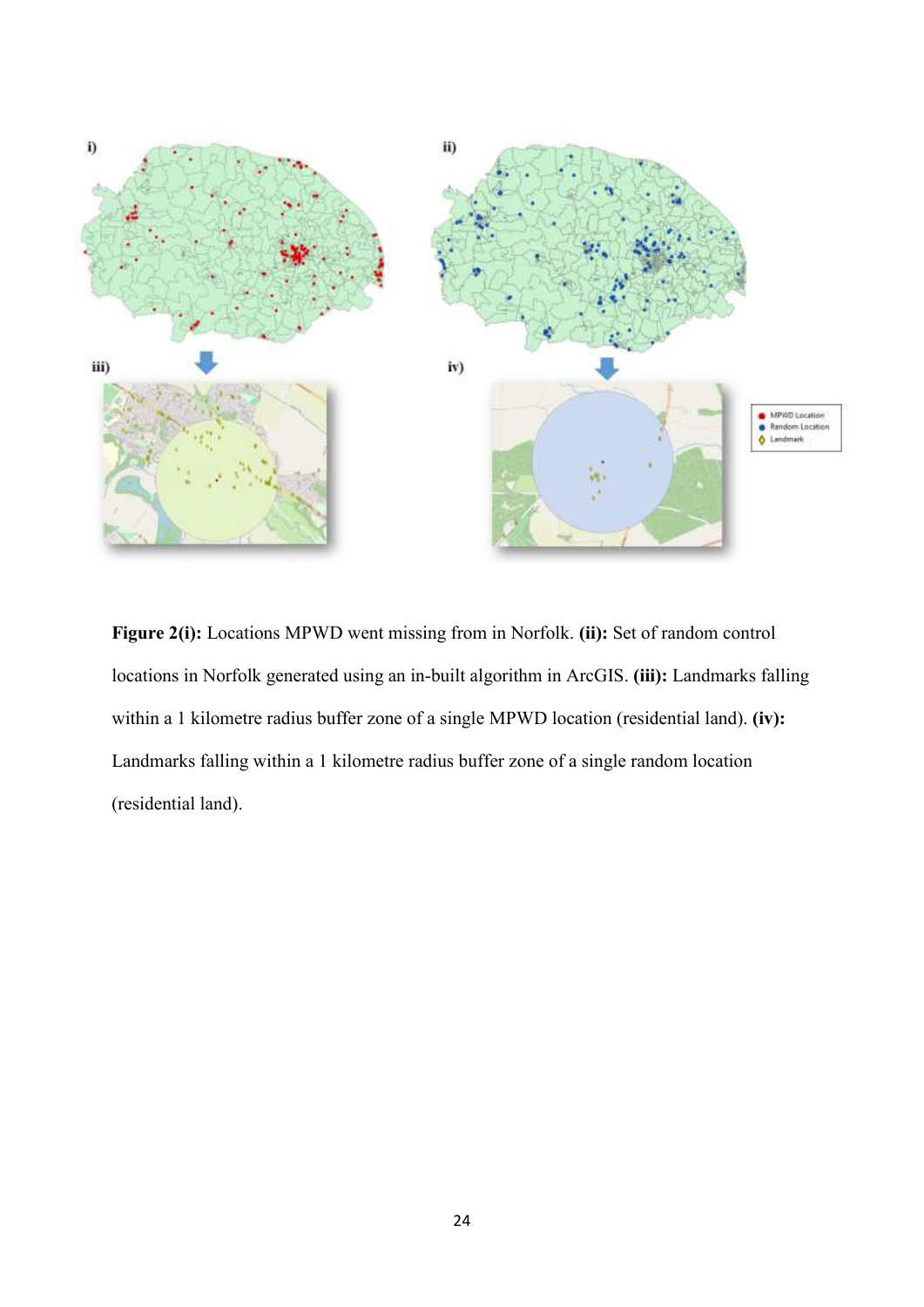| Category                     | <b>Sub-Category</b>       | Tag                                                                                                                                                                                                                                                                                                                                                                                                                                                                                                                                                                                                 |
|------------------------------|---------------------------|-----------------------------------------------------------------------------------------------------------------------------------------------------------------------------------------------------------------------------------------------------------------------------------------------------------------------------------------------------------------------------------------------------------------------------------------------------------------------------------------------------------------------------------------------------------------------------------------------------|
|                              | Food and Drink            | Bakery, Bar, Biergarten, Café, Fast Food, Green<br>Grocer, Pub, Restaurant, Supermarket                                                                                                                                                                                                                                                                                                                                                                                                                                                                                                             |
|                              | Leisure                   | Arts Centre, Bank, Cinema, Clothes Store,<br>Community Centre, Computer Store Convenience<br>Stores, Department Stores, Do-It-Yourself Stores,<br>Dog Park, Florist, Furniture Store, Gift Store, Garden<br>Centre, Jeweller, Kiosk, Leisure Centres, Library,<br>Mobile Phone Store, Newsagent, Nightclub, Outdoor<br>Shop, Playground, Post Office, Other clubs and<br>centres, Service Centre, Shoe Store, Shopping Mall,<br>Stationery Store, Social Facility, Sports Centre,<br>Stadium, Studio, Swimming Centres, Theatre Toy<br>Store, Town Hall, Travel Agency, Video Store<br>Village Hall |
| <b>Amenity and Leisure</b>   | Religious                 | Church, Hindu Temple, Synagogue, Mosque, Sikh<br>Temple                                                                                                                                                                                                                                                                                                                                                                                                                                                                                                                                             |
|                              | Health and Beauty         | Beauty Shop, Chemist, Dentist, Doctors, Hairdresser,<br>Hospital, Laundry, Nursing Home, Optician,<br>Pharmacy, Veterinary                                                                                                                                                                                                                                                                                                                                                                                                                                                                          |
|                              | Education                 | Kindergarten, Nursery, School, University                                                                                                                                                                                                                                                                                                                                                                                                                                                                                                                                                           |
|                              | Other                     | Graveyard, Prison                                                                                                                                                                                                                                                                                                                                                                                                                                                                                                                                                                                   |
| <b>Tourism</b>               | Attractions               | Local Attractions, Castle, Monument, Museum,<br>Parks, Theme Parks, Viewpoints, Zoo                                                                                                                                                                                                                                                                                                                                                                                                                                                                                                                 |
|                              | Accommodation             | Guesthouse, Hostel, Hotel, Other Overnight<br>Accommodation, Motel                                                                                                                                                                                                                                                                                                                                                                                                                                                                                                                                  |
|                              | <b>Information Points</b> | Tourist Information Points, Visitors Centres                                                                                                                                                                                                                                                                                                                                                                                                                                                                                                                                                        |
| <b>Traffic and Transport</b> | <b>Transport Services</b> | Bus station, Bus Stop, Car Dealership, Car Rental,<br>Car Sharing, Car Wash, Crossing, Fire Station, Ferry<br>Terminal, Fuel Station, Marina, Parking Lots<br>(outdoor, multi-storey, underground), Bicycle<br>Parking, Police Station, Railway Platform, Railway<br>Halt, Railway Station, Other Transport Services, Taxi<br>Stand                                                                                                                                                                                                                                                                 |

# **SUPPLEMENTARY TABLE 1: List of Landmark Categories and Tags**